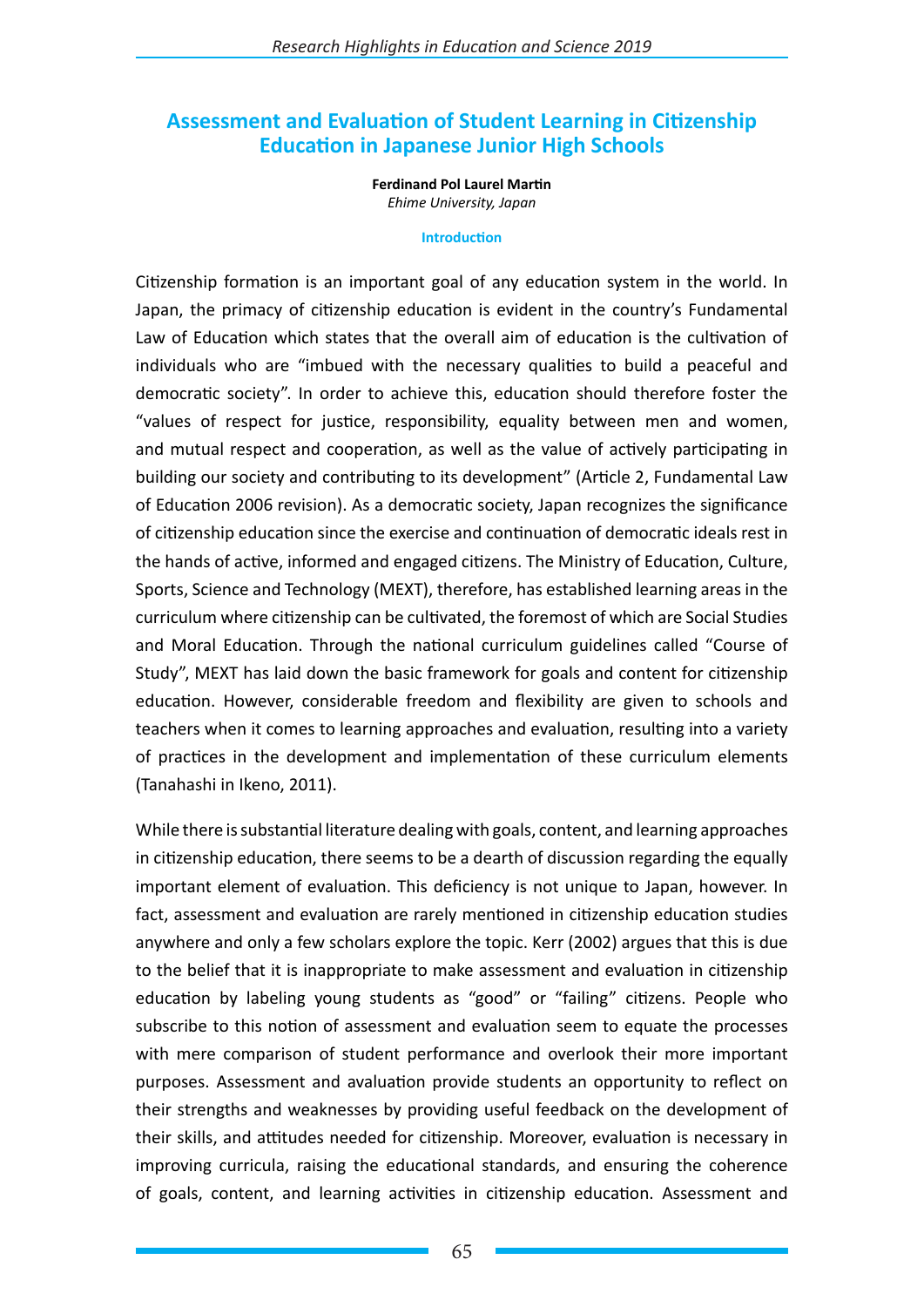evaluation are not an easy task, especially in the field of citizenship education. But it must be done since the discipline is the primary means of achieving the major aim of education which is the development of active and responsible citizens.

This study aims to contribute to closing the gap in the literature on assessment and evaluation in citizenship education by examining the framework and practices used in the context of Japanese junior high schools. Through a review of previous researches, policy documents, instructional guidebooks, and textbooks, this study specifically answers the following questions:

- 1. What are the core learning outcomes that guide the evaluation of student learning in citizenship education?
- 2. How are these learning outcomes measured, assessed, and evaluated in junior high schools?

Essentially, these questions correspond to the two components of an assessment or evaluation framework: the learning outcomes of a program of study and the details of how their achievement can be measured (Pearce, et. al., 2015). Learner outcomes refer to the knowledge, skills, capabilities, values, attitudes, and other attributes that students need to demonstrate as evidence of learning. The second component, on the other hand, describes the various tasks such as the setting of specific criteria or indicators, formative and summative assessment practices, as well as the recording and the reporting of assesment and evaluation.

## **Brief History and the Structure of Citizenship Education in Japan**

The practice of citizenship education varies greatly between countries since there is no single, unified concept of citizenship. This is particularly true in the case of Japan where there are three conceptions of the word "citizen". Citizen can either be translated as *shimin* which means "a private citizen"; *koumin* which refers to a "citizen based on natural law"; or *kokumin* which means "a national citizen" (Taniguchi in Ikeno, 2011). This variety of conceptions has shaped the practice of citizenship education in Japan, which is evident in the various names and purposes it served over the ages. Historically, citizenship education started in Japan during the Meiji Restoration in 1868. As one of the many modern ideas imported by Japan from the West, citizenship education was carried out in a subject called "Koumin" or Civics, which primarily dealt with law and economics (Taniguchi in Ikeno, 2011). During the wartime era until 1945, all school subjects were merged into a single course called "Kokumin-ka" or Nation which became an instrument for indoctrination and ultranationalism. When the United States occupied Japan after the war, the modern form of citizenship education took shape with the purpose of promoting a peace-loving and democratic society. "Shakai-ka", which is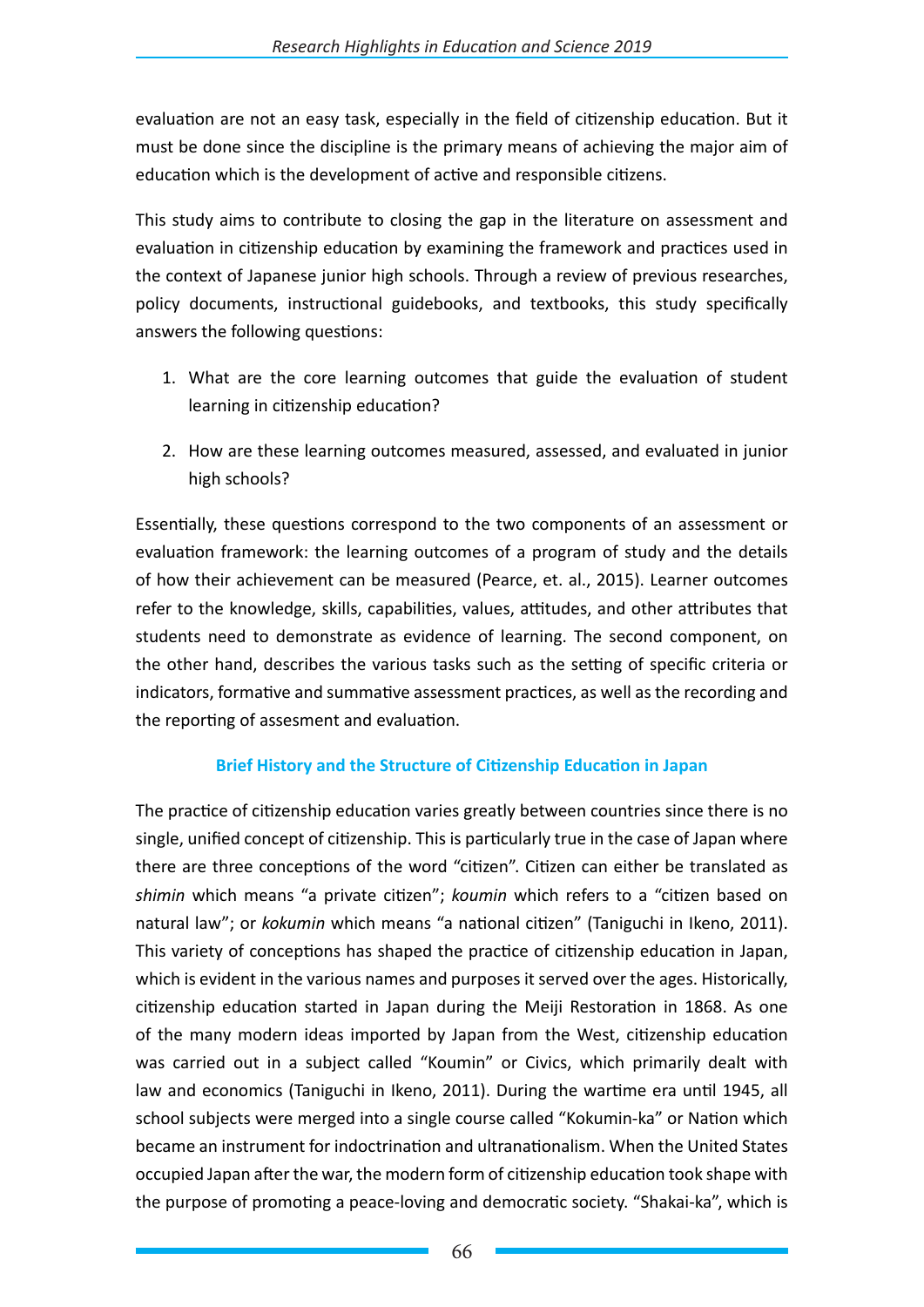based on American Social Studies, became the primary means of citizenship formation. When the Americans left, the purpose of citizenship education remains to be the development of citizens who will form democratic societies in the future (Parmenter, et. al. in Arthur, Davies, and Hahn, 2008). But citizenship education began to take a distinct Japanese orientation.

The distinct form of Japanese education refers to the educational system's dual structure (Table 1). According to Ikeno (2011), education in Japan is essentually dualistic, composed of academic education and social education. The former is given formally in schools while the latter refers to non-formal learning opportunities that exist independently of the school curriculum. Providers of non-formal education include the juku or cram schools, proprietary technical and vocational schools, and lifelong and training programs of corporate organizations. The support provided by non-formal education to the Japanese formal school system is substantial and the existence of this dual system is believed to be the reason why Japanese education is deemed effective in terms of academic achievement, droup-out rates, and cost-effectiveness (Guo, 2005).

In citizenship education, the domain of social education is mainly supported and provided by programs of the local communities and volunteer activities organized by non-government organizations (NGOs) and non-profit organizations (NPOs) (Ikeno, 2011). These volunteering activities, which mainly center on education and peacebulding, disaster relief, and the environment, provide great opportunities for young people to become actively engaged in social issues and learn practical civic skills. While the domain of social education is regulated by the Ministry of Health, Labor and Welfare, On the other hand, the formal schooling is directed by MEXT. Often, the policies of these two government agencies regarding citizenship education lack coordination, and sometimes, go in different directions (Ikeno, 2011; Parmenter, et. al in Arthur, Davies, and Hahn, 2008).

The scope of this research is focused on citizenship education provided in the formal or school setting. Many authors agree that citizenship education in Japan is primarily and explicitly cultivated through four curriculum subjects (Higashi in Cogan & Grossman, 2012; Ikeno, 2011; Parmenter, Mizuyama, & Taniguchi, 2008; Otsu in Grossman, et. al.; McCullough, 2008; Willis, 2002). The first and foremost subject considered to promote citizenship education is the Social Studies. Although the Course of Study has been revised many times, the aim of Social Studies remains to be the "cultivation of civic qualities necessary in building a peaceful and democratic nation while living in an international society" (Ikeno, 2012). In junior high school, Social Studies or "shiminka" is composed of Geography, History, and Civics. Civic education is considered most central to citizenship education as it provides students with the knowledge and understanding of political, economic, and social institutions as well as the processes of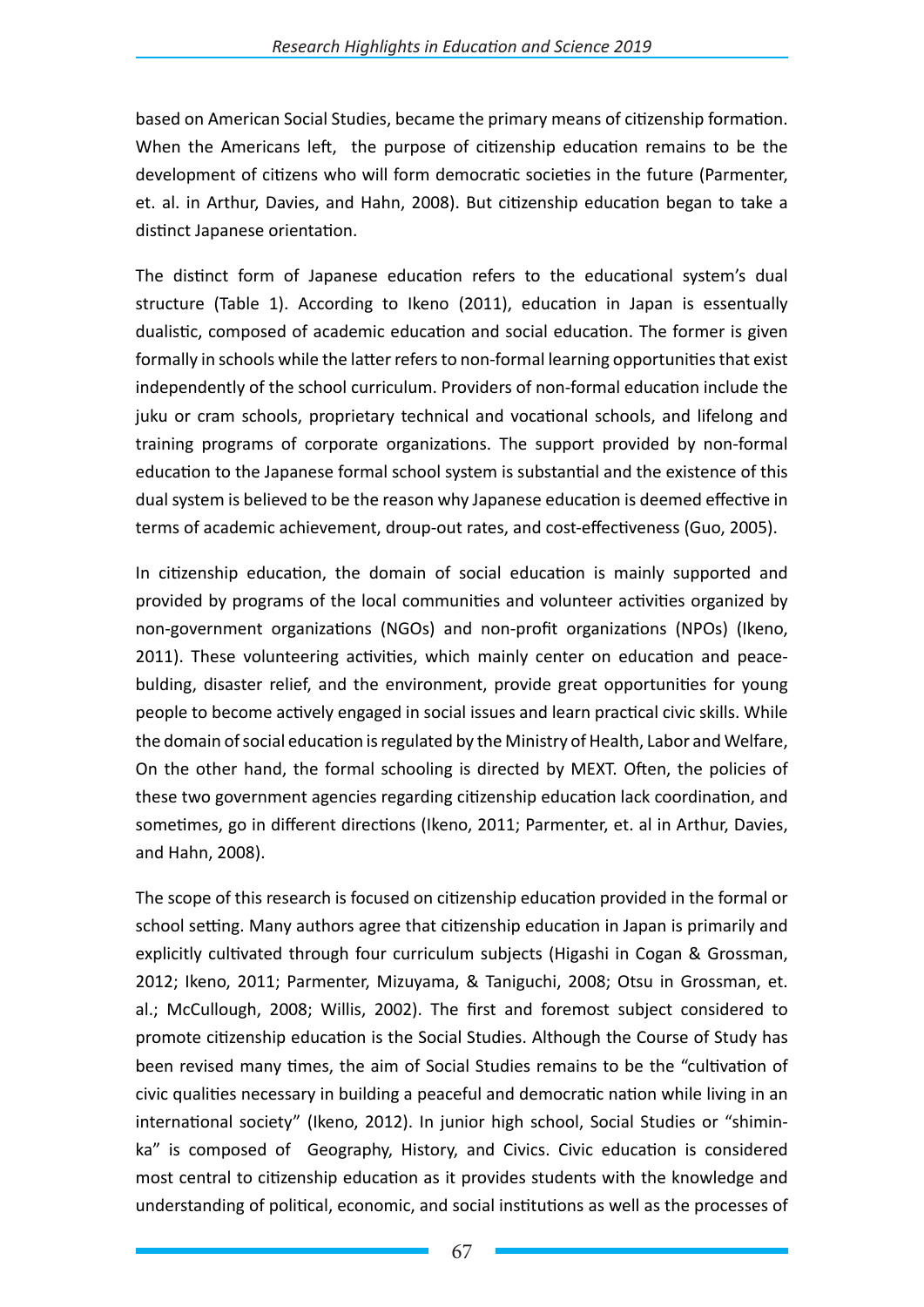civic life. However, the strongly academic approach towards the teaching of the Social Studies and the limited time for problem-solving and active engagement in social issues have been criticized for not maximizing the opportunity to teach active citizenship.

| Table 1. Chizenship Education Onder the Dual Structure or Japanese Education (ikend, 2011) |                                                                                                             |
|--------------------------------------------------------------------------------------------|-------------------------------------------------------------------------------------------------------------|
| Fomal/School/Academic Education                                                            | Non-formal/Social Education                                                                                 |
| - includes classroom-based learning and school-<br>directed extra-curricular activities;   | - includes local community programs and<br>volunteer activities offered by NGOs and NPOs;                   |
| - directed by Ministry of Education, Culture,<br>Sports, Science & Technology (MEXT)       | - - regulated by the Ministry of Health, Labor, and<br>Welfare (MHLW)                                       |
| School subjects that primarily cultivate<br>citizenship education:                         |                                                                                                             |
| 1. Social Studies (Geography, History & Civics)                                            |                                                                                                             |
| 2. Moral Education                                                                         | Engagement on activities tackling social issues                                                             |
| 3. Special Activities                                                                      | and promoting civic skills, particularly on the                                                             |
| 4. Period of Integrated Studies                                                            | field of education and peace-building; disaster<br>management and emergency relief, and the<br>environment. |
| Subjects that support the cultivation of citizenship<br>education:                         |                                                                                                             |
| 1. Language Education (Japanese and foreign)                                               |                                                                                                             |
| 2. Arts and Music                                                                          |                                                                                                             |
| 3. Home Economics                                                                          |                                                                                                             |

Table 1. Citizenship Education Under the Dual Structure of Japanese Education (Ikeno, 2011)

Other authors consider moral education or "Doutoku" to be the closer equivalent of direct program for citizenship education (Otsu, 2010; McCullough, 2008). Banned after the war and reintroduced in 1958, the current Moral Education aims to foster morality as a foundation for developing Japanese citizens who respect human dignity, value culture and tradition, love their country, and contribute to the development of democracy and peace in the international community (MEXT, 2018). Its contents are divided into four aspects: self-awareness, relations with other people, relations with groups and with society and relations with nature and the universe. These contents are directly linked to the contents of citizenship education which include understanding of the significance of the group, social roles and responsibilities, rights and duties, public spirit and social solidarity, etc. (Parmenter, et. al in Arthur, Davies, and Hahn, 2008).

Another curriculum subject that develops citizenship education in Japan is Special Activities. This subject aims for the holistic development of students by deepening their self-awareness and independence as human beings and their responsibility to contribute to the buiding of their community and society. This subject has three fixed areas of learning: class activities, school events and student council activities. As this subject offers a lot of experiential learning and group activities, it is considered to be promoting the "active learning" in citizenship education (Parmenter, et. al in Arthur,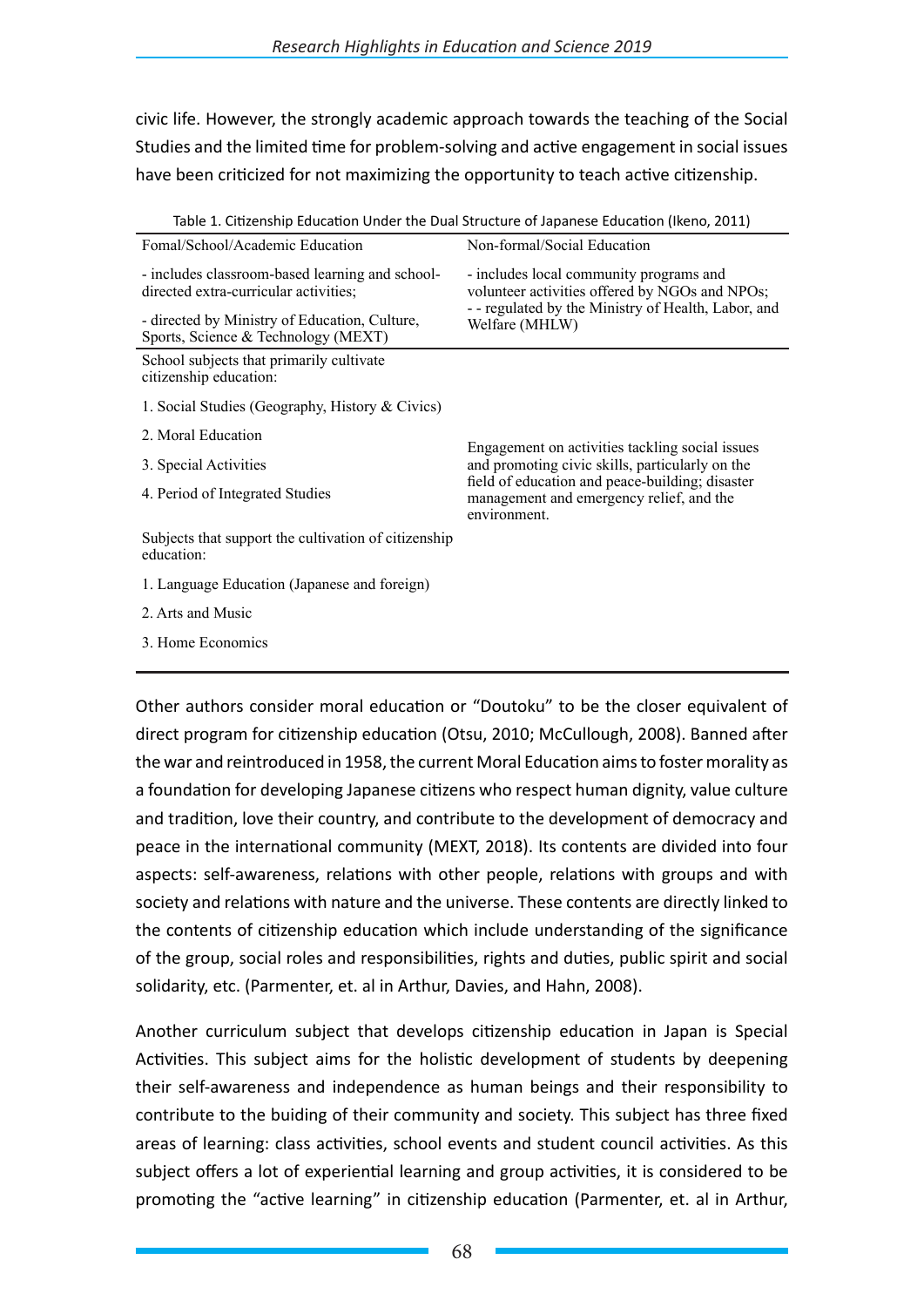Davies, and Hahn, 2008). The range of activities conducted, however, varies as each school can decides the content within each area of activity.

The last major area that countributes to citizenship education is the Period of Integrated Studies. Introduced in 2000, this area is created for cross-curricular studies where students can apply the learnings they had in other subjects, develop problemsolving skills, and learn how to learn, thereby by developing what MEXT termed as the "zest for living" of an individual. The particular content or themes covered in this class include international understanding, environment, welfare, and information technologies. Such contents and the emphasis on practical skills make this subject an important area to develop citizenship education (Parmenter, et. al in Arthur, Davies, and Hahn, 2008). In fact, the subject's focus on global issues has provided platforms for multicultural citizenship education efforts in Japan evident in such studies as Education for International Understanding, Human Rights Education, etc. (Willis, 2002).

This study focuses on describing the assessment and evaluation framework and practices of the four aforementioned subjects. However, it is worth mentioning that citizenship competencies are also also nurtured in other subjects in the curriculum. This include language education, both Japanese and foreign. Although others would argue that citizenship is not the explicit purpose of language education, no one can deny the fact that language is fundamental in identity formation, which is the root of all kinds of citizenship education (Bell, 1999). Language education cover the lives, customs, stories, geography, and history of the people of Japan and the world which deepen their cultural and international perspectives (Parmenter, et. al in Arthur, Davies, and Hahn, 2008). Art and music education, on the other hand, promotes deep understanding of national identity, appreciation of differences, and collaboration (Enslin & Hurtado, 2013). According to Arai (2014), even home economics contributes to citizenship education by focusing on the concept of "consumer citizen" which is defined as "individual who makes choices based on ethical, social, economic and ecological considerations and actively contributes to sustainable development by caring and acting responsibly on family, national and global levels".

## **Assessment and Evaluation of Citizenship Education Subjects**

Norm-referenced assessment was the common approach of assessing student learning when education was reorganized in Japan after World War II. This approach was considered easier to use and served the purpose of ranking the ability of students which was crucial in the highly competitive educational climate at that time when students are tracked for specific educational opportunities (Ninomiya, 2016; Tanahashi in Ikeno,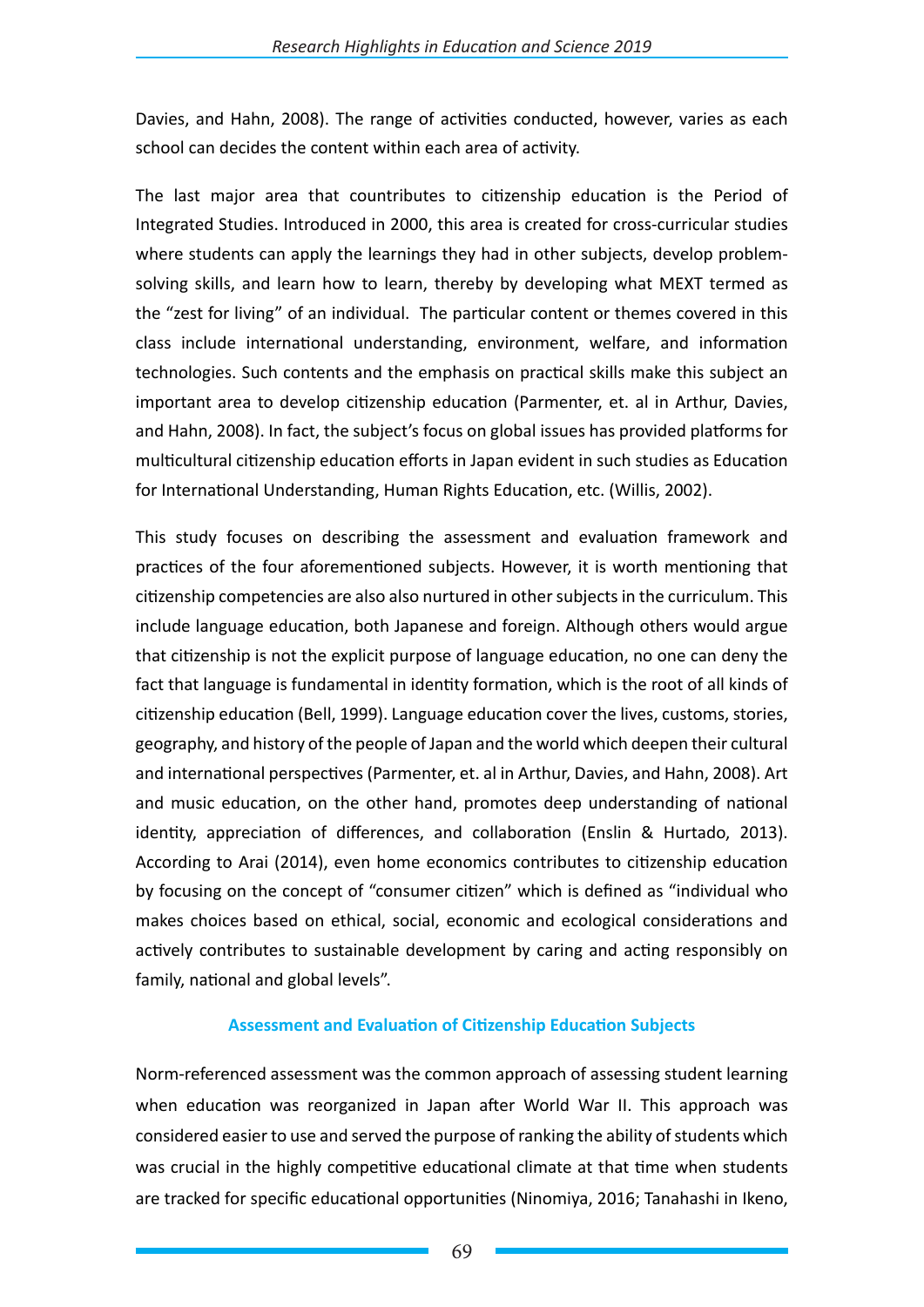2011) However, that changed in the 1970s when Bloom's taxonomy of educational objectives was introduced. That started a shift to criterion-referenced assessment, the completion of which was done in 2001 when the National Institute for Educational Policy Research (NIER) published the National Assessment Norms and Standards. This document, which was revised in 2010, became highly influential in the evaluation practices of schools in Japan as it describes in detail the evaluation standards for each subject. The document also encourages and presents specific examples of how each school can create their own indicators to achieve the standards.

Generally, the assessment of student learning in major subjects is measured against four main criteria or "evaluation viewpoints". These viewpoints include 1) interest, motivation, and attitude; 2) thinking and judgment; 3) skills and expression; and 4) knowledge and understanding. *(Please explain the general content of each of these viewpoints)*. Through the use of these evaluation viewpoints and standards, teachers would know how far the objectives of the Course of Study have been achieved. In MEXT documents and Japanese research literature about evaluation, this form of criterionreferenced assessment is often referred to as "absolute evaluation" or "goal-compliant evaluation".

NIER has drawn up the general standards for Social Studies (Table 2) and specific standards for each of its components, i.e. History, Geography, and Civics. Among the four primary subjects that cultivate citizenship education, Social Studies is the only one deemed an official subject. Moral education, Special Activities, and Period of Integrated Study are considered "non-subjects" because there are no official textbooks and any subject teacher could (and are made) to teach them (Nishino, 2017; Bolton, 2015; Shinagawa Board of Education in Ikeno, 2011). Moreover, student learning in these subjects are not formally assessed in the sense that no grades or marks are given. But written assesments are provided for these "non-subjects". Surprisingly, while NIER did not include standards for Moral Education and Integrated Studies, it has prepared standards for Special Activities (Table 3). This is probably because the Special Activities subject has three fixed areas of activities in the Course of Study while the content of Integrated Studies is largely decided by each school. Moral education, on the other hand, are not formally assessed since it is generally agreed that values cannot be objectively assessed (Print, 1992). However, this has changed starting school year 2018-2019 as student performance in Moral Education will also be given written assessments in an effort to upgrade of Moral education which is an important focus of the newly revised Course of Study (MEXT, 2018; Government releases guidelines..., 2015).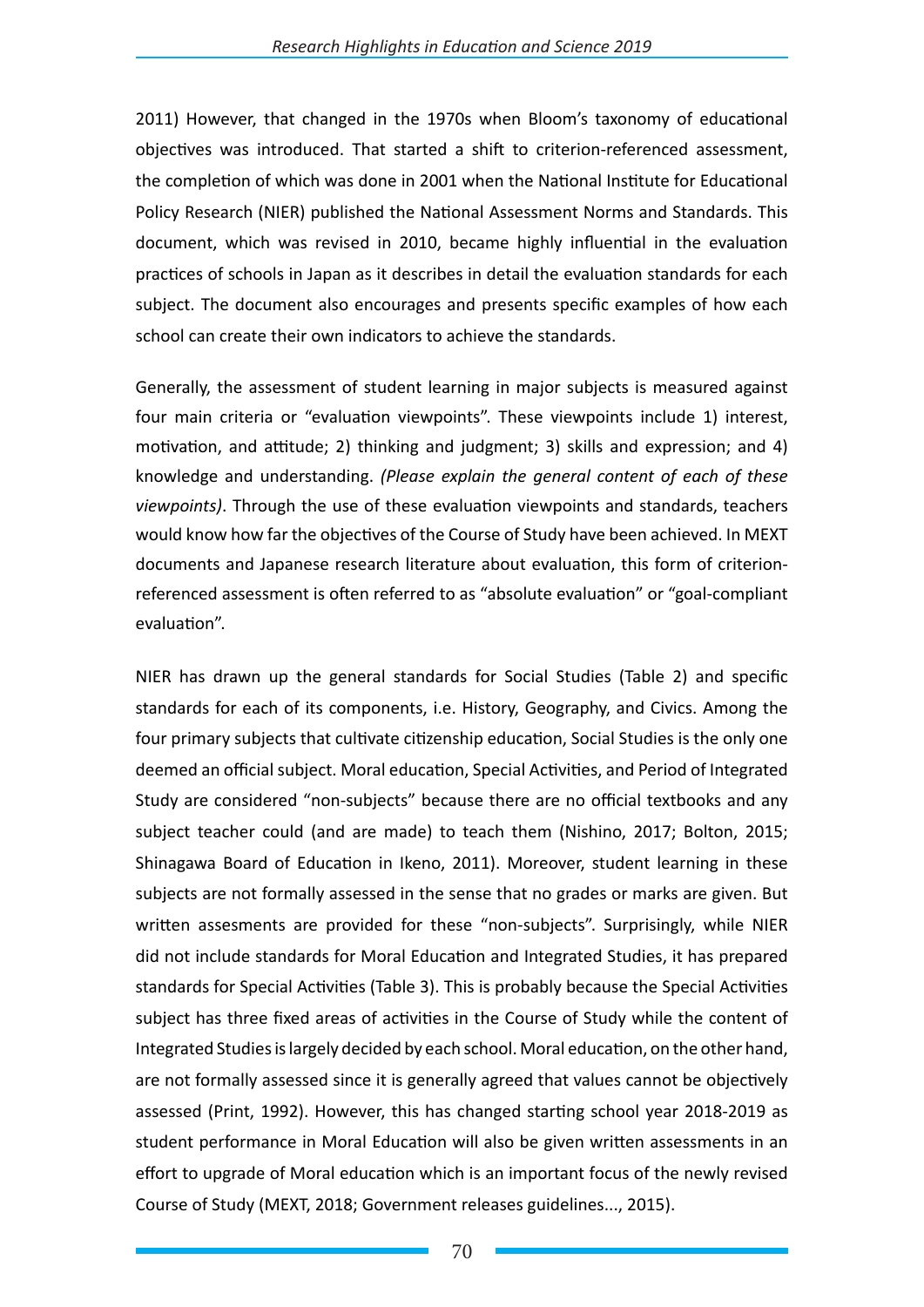| Evaluation<br>Viewpoint | Interest, Motivation, and<br>Attitude regarding social<br><i>ssues</i>                                                                                            | Social thinking, judgment,<br>and expression                                                                                                                                                                                | Skills in utilizing<br>documents                                                                         | Knowledge and<br>understanding about<br>social issues                                                                               |
|-------------------------|-------------------------------------------------------------------------------------------------------------------------------------------------------------------|-----------------------------------------------------------------------------------------------------------------------------------------------------------------------------------------------------------------------------|----------------------------------------------------------------------------------------------------------|-------------------------------------------------------------------------------------------------------------------------------------|
| <b>Standards</b>        | Shows interests in social<br>issues; investigates them<br>eagerly; reflects on what<br>makes a good society,<br>fulfills responsibilities<br>with full awareness. | Identifies problems in<br>society; consider their<br>significance, characteris-<br>tics, and relationships<br>with each other; use<br>various ways to judge<br>them fairly, express<br>the process and results<br>properly. | Selects and uses<br>information from<br>various sources<br>concerning<br>social events<br>appropriately. | Acquires knowledge<br>and understanding<br>about the significance<br>and characteristics<br>and connection<br>between social issues |
|                         |                                                                                                                                                                   |                                                                                                                                                                                                                             |                                                                                                          |                                                                                                                                     |

| Table 2. Evaluation Viewpoints and Standards for Social Studies (NIER, 2010, p. 37) |  |  |  |  |  |
|-------------------------------------------------------------------------------------|--|--|--|--|--|
|-------------------------------------------------------------------------------------|--|--|--|--|--|

#### Table 3. Evaluation viewpoints and standards for Special Activities (NIER, 2010, p. 193)

| Evaluation<br>Viewpoint | Interest, motivation, and attitude<br>towards living and group<br>activities                                                                                                                                   | Thinking, judgment, and practice<br>practice as a member of a group<br>or society                                                                                                                                             | Knowledge and<br>understanding about living<br>and group activities                                                                               |
|-------------------------|----------------------------------------------------------------------------------------------------------------------------------------------------------------------------------------------------------------|-------------------------------------------------------------------------------------------------------------------------------------------------------------------------------------------------------------------------------|---------------------------------------------------------------------------------------------------------------------------------------------------|
| <b>Standards</b>        | Shows interests in group<br>activities in school and in the<br>classroom; actively tries to<br>contribute to group activities<br>and enrich one's own life while<br>building desirable human<br>relationships. | Recognizes one's role as a member<br>of a group and society; practices<br>and utilizes proper judgment<br>and thinking to improve one's<br>own life and that of the group<br>while buidling desirable human<br>relationships. | Understands the<br>significance of group<br>activities such organizing<br>discussions to gather<br>opinions about better and<br>healthier living. |

For Japanese educators who equate or consider Citizenship Education primarily as Social Studies, the standards are deemed sufficient. However, for those who view otherwise, these standards are lacking and doesn't promote a holistic view of citizenship education, especially since the approach to Social Studies in the classroom has become highly academic and focuses on knowledge transfer (Toda in Ikeno, 2011; Network for Promoting Citizenship Education, 2004). Educators argue that this is due to the diminishing time alloted to the subject in the curriculum and the fact that Social Studies is one of the tested subjects in the highly competitive national achievement tests and college entrance examinations. Teachers focus on the teaching of knowledge and facts for the test, making Social Studies devoid of actual participation essential to citizenship education.

Certain educators and researchers have criticized this kind of citizenship education and, thus, proposed new theories or approach to the subject. One group argues that citizenship education should be taught as a subject independent of Social Studies while another group proposes that a citizenship education subject that would replace Social Studies (Toda in Ikeno, 2011). Kodama, for example, proposes that citizenship education should aim to produce politically independent individuals who are active in making practical decisions in society. He thinks citizenship education should be provided as a separate subject where students can engage in volunteer activities and non-profit organizations, etc. According to him, this would create a new type of citizens—the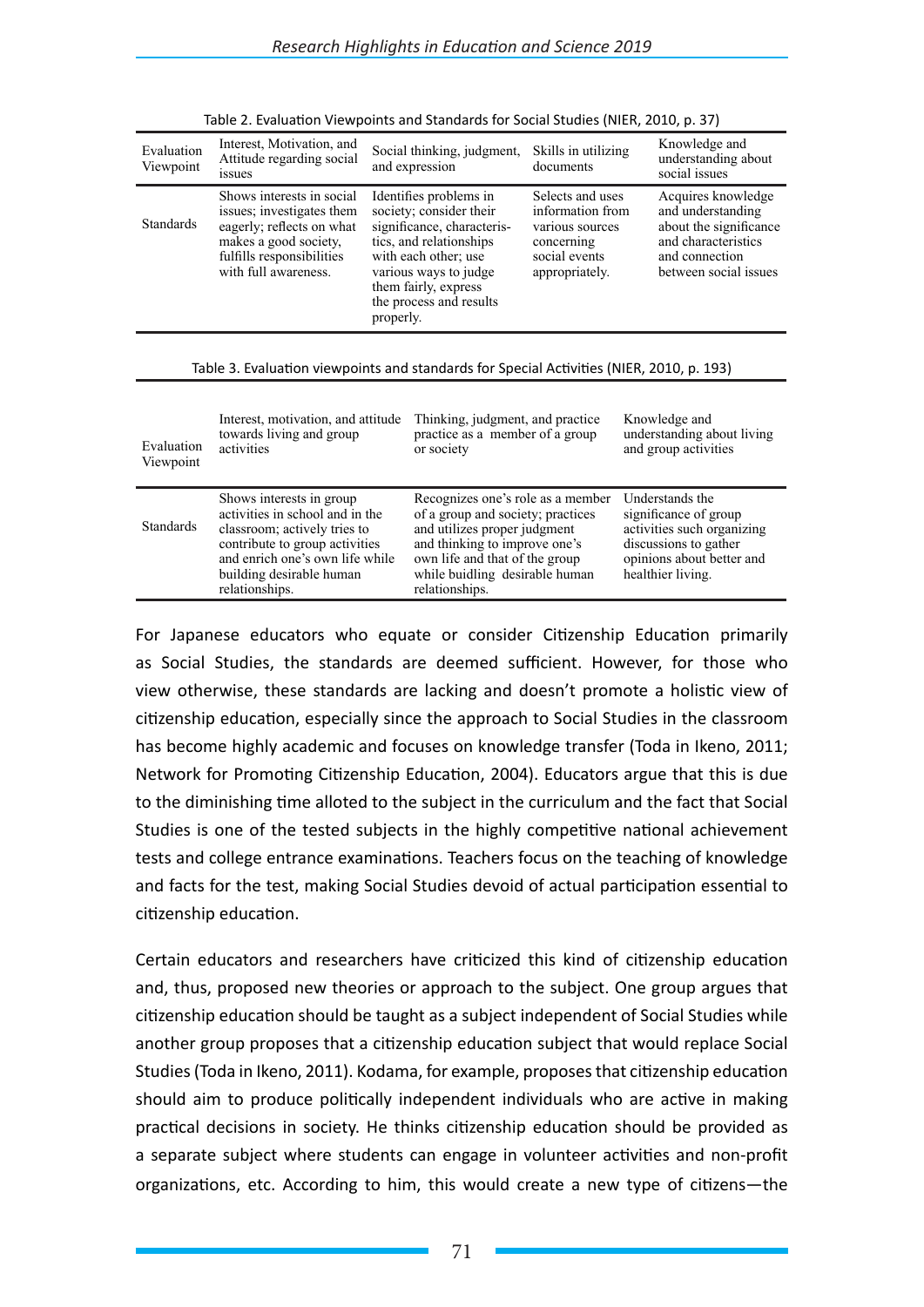active citizens who contribute—who are different from the old type who are passive and whose only role is to be a beneficiary of public service (Toda in Ikeno, 2011).

Another theory of citizenship education that has gained popular grounding in the recent decades is formation of citizens with a global mindset. A number of scholars are pushing for this especially since many of the current social issues in Japan such as the environment, economic growth, immigration, and multiculturalism are directly tied to globalization. One significant step toward this effort has been made when the Ministry of Economy, Trade, and Industry published a report titled "Declaration on Citizenship Education" in 2006. Primarily concerned with the economic literacy and career development of the youth, METI created the report in line with the National Youth Development Plan of MEXT and MHLW. METI saw the career education of the youth in the broader context of citizenship education which they defined as the "development of qualities and abilities of the youth who will support Japan in the future" (Hashimoto, 2010). The report proposes a list of competencies necessary to demonstrate citizenship based on recommendations and materials from Japanese non-profit organizations (NPOs), selected Japanese private schools, and US and UK schools and universities. These three major categories are: consciouness, knowledge, and skills (Table 4). These three categories have been adopted as evaluation viewpoints by certain schools in Japan in their attempt to offer a more holistic approach to delivering and assessing citizenship education.

METI's outline of competencies share many commonalities with that of the National Assessment Standards by NIER. However, one thing that stands out with this framework is its explicit emphasis for a citizenship education that is responsive to globalization, multiculturalism and diversification of society. In fact, it defines citizenship as the "exercise of rights and obligations of an individual who actively contribute to the betterment of a society that is composed of diverse values and cultures" (METI in Fujiwara, 2008). This framework seems to promote what Willis (2002) described as a more "open, outwardlooking, and inclusive conceptualization of citizenship". This conception of citizenship is somehow different from the type of citizenship promoted by MEXT in schools which emphasizes national identity and nationalism. Some educators and scholars, interest groups, and the mass media even accuse MEXT's approach to citizenship education as "exclusive, inward-looking, nationalistic and based on images of a monoethnic identity (Anzai, 2015; Willis, 2002). The implementation of this approach to citizenship along side with the global citizenship efforts is creating friction and confusion.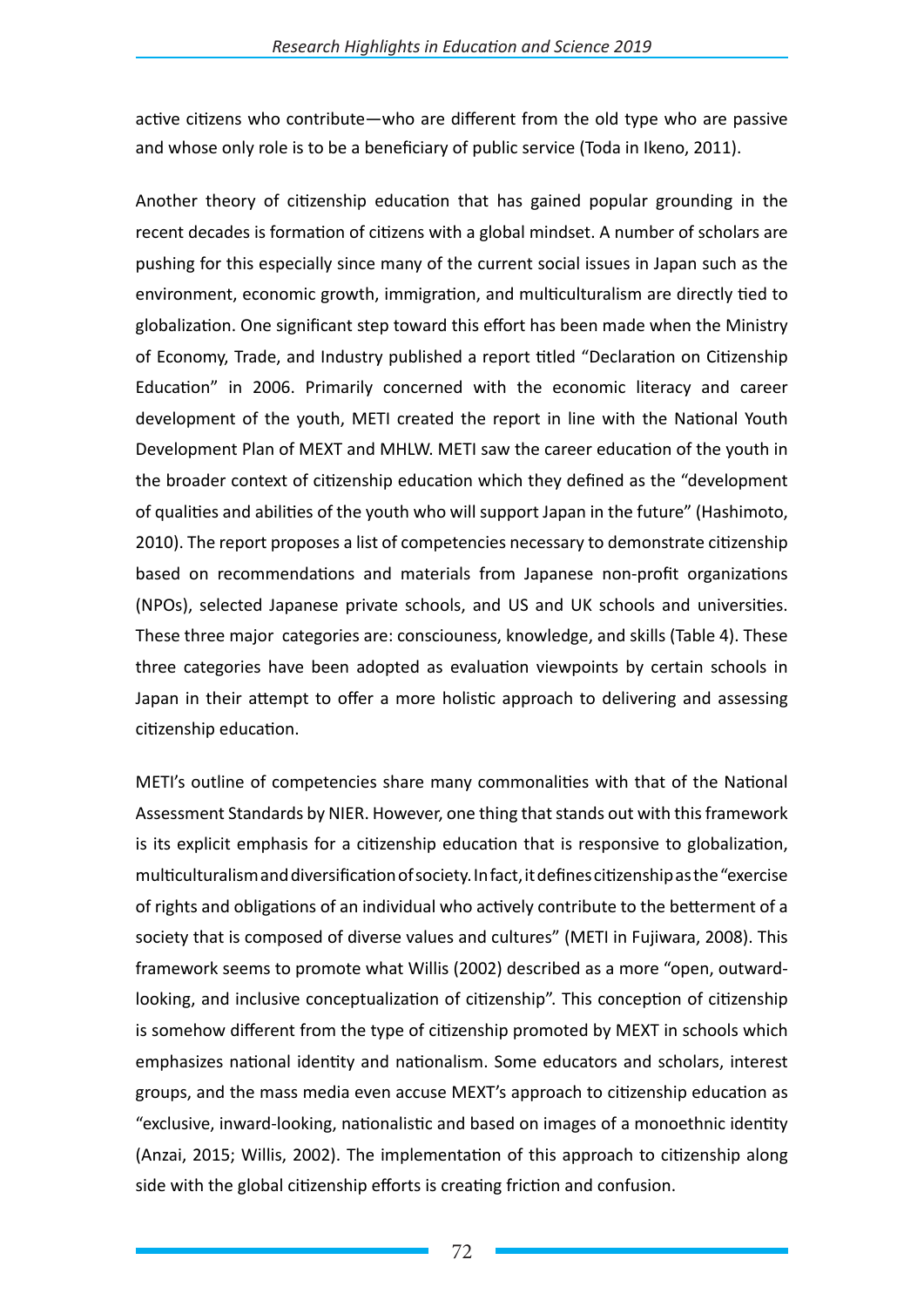## Table 4. 2006 Ministry of Economy , Trade and Industry 's Framework of capabilities necessary to demonstrate citizenship education (Kanagawa Prefectural General Education Center, 2009)

|               | Consciousness necessary to cooperate with other people and have active involvement in<br>society.                                                                            |                                                                                                                                                                                                                                                                                                                                                                |                                                                                                                                                                                                                                                                                                                                                                                                                                                                                   |  |  |  |  |  |  |
|---------------|------------------------------------------------------------------------------------------------------------------------------------------------------------------------------|----------------------------------------------------------------------------------------------------------------------------------------------------------------------------------------------------------------------------------------------------------------------------------------------------------------------------------------------------------------|-----------------------------------------------------------------------------------------------------------------------------------------------------------------------------------------------------------------------------------------------------------------------------------------------------------------------------------------------------------------------------------------------------------------------------------------------------------------------------------|--|--|--|--|--|--|
|               | • Consciouness about oneself                                                                                                                                                 |                                                                                                                                                                                                                                                                                                                                                                |                                                                                                                                                                                                                                                                                                                                                                                                                                                                                   |  |  |  |  |  |  |
| Consciousness | (Inquisitiveness, motivation to learn and improve oneself, willingness to work, etc.)                                                                                        |                                                                                                                                                                                                                                                                                                                                                                |                                                                                                                                                                                                                                                                                                                                                                                                                                                                                   |  |  |  |  |  |  |
|               |                                                                                                                                                                              | • Consciousness concerning relationships with others                                                                                                                                                                                                                                                                                                           |                                                                                                                                                                                                                                                                                                                                                                                                                                                                                   |  |  |  |  |  |  |
|               |                                                                                                                                                                              | (Respect for human rights and dignity, respect for diversity and multiculturalism,<br>tolerance for differences, mutual aid, spirit of volunteerism)                                                                                                                                                                                                           |                                                                                                                                                                                                                                                                                                                                                                                                                                                                                   |  |  |  |  |  |  |
|               |                                                                                                                                                                              | • Consciousness concerning involvement in society                                                                                                                                                                                                                                                                                                              |                                                                                                                                                                                                                                                                                                                                                                                                                                                                                   |  |  |  |  |  |  |
|               |                                                                                                                                                                              | (Awareness and compliance on rules and regulations, participation in politics, contribution<br>to society, awareness on environmental and sustanaible development issues)                                                                                                                                                                                      |                                                                                                                                                                                                                                                                                                                                                                                                                                                                                   |  |  |  |  |  |  |
|               | • Knowledge<br>necessary for activities<br>in the public and social<br>fields                                                                                                | • Knowledge necessary for<br>activities in the political field                                                                                                                                                                                                                                                                                                 | • Knowledge necessary in<br>the economic field                                                                                                                                                                                                                                                                                                                                                                                                                                    |  |  |  |  |  |  |
| Knowledge     | Culture, history,<br>philosophy, social<br>norms, environmental<br>problems, Universal<br>Design, North-South<br>problem, NPOs and<br>NGOs, etc.                             | Mechanisms of democracy,<br>sovereignty, representation<br>system, division powers, electoral<br>system, political parties, citizens'<br>rights, responsibilities and duties,<br>basic legal system, structure of<br>government, people's movements,<br>resident participation, information<br>disclosure, conflict and peace,<br>international politics, etc. | Market principle, business<br>economy, capitalism,<br>borderless economy,<br>consumer rights, rights<br>of workers, existence<br>and contents of various<br>professions, tax system,<br>social security system<br>(pension, insurance, etc.),<br>finance, investment, finance,<br>households, medical and<br>health (including drugs<br>and food), dealing with<br>unfair commercial law,<br>various harassment, crime,<br>illegal acts, corporate social<br>responsibility, etc. |  |  |  |  |  |  |
|               | Skills necessary in making a contribution to a society composed of diverse values and<br>attributes                                                                          |                                                                                                                                                                                                                                                                                                                                                                |                                                                                                                                                                                                                                                                                                                                                                                                                                                                                   |  |  |  |  |  |  |
|               | ■ Skills to objectively and critically recognize and understand the state and relationship of<br>self, others, and society (ability to understand and see things critically) |                                                                                                                                                                                                                                                                                                                                                                |                                                                                                                                                                                                                                                                                                                                                                                                                                                                                   |  |  |  |  |  |  |
|               | correctly                                                                                                                                                                    | ■ Skills to effectively collect information and knowledge and understand and judge                                                                                                                                                                                                                                                                             |                                                                                                                                                                                                                                                                                                                                                                                                                                                                                   |  |  |  |  |  |  |
| <b>Skills</b> | tasks, planning / planning ability, etc.)                                                                                                                                    | (ability to gather necessary information from a large amount of information and perform<br>effective analysis, ICT media literacy, value method; logical thinking ability, ability to set                                                                                                                                                                      |                                                                                                                                                                                                                                                                                                                                                                                                                                                                                   |  |  |  |  |  |  |
|               | Skills to express one's opinion to others, listen to others' opinions, and make and execute<br>decisions                                                                     |                                                                                                                                                                                                                                                                                                                                                                |                                                                                                                                                                                                                                                                                                                                                                                                                                                                                   |  |  |  |  |  |  |

Both the National Assessment Norms and Standards and METI's Declaration of Citizenship specify the purpose, viewpoints and content standards that need to be assessed in citizenship education. As such, they can be classified as outcomes frameworks as they explan "what" is to be measured. However, neither of them describe in detail how the achievement of the outcomes can be measured. The National Assessment Norms and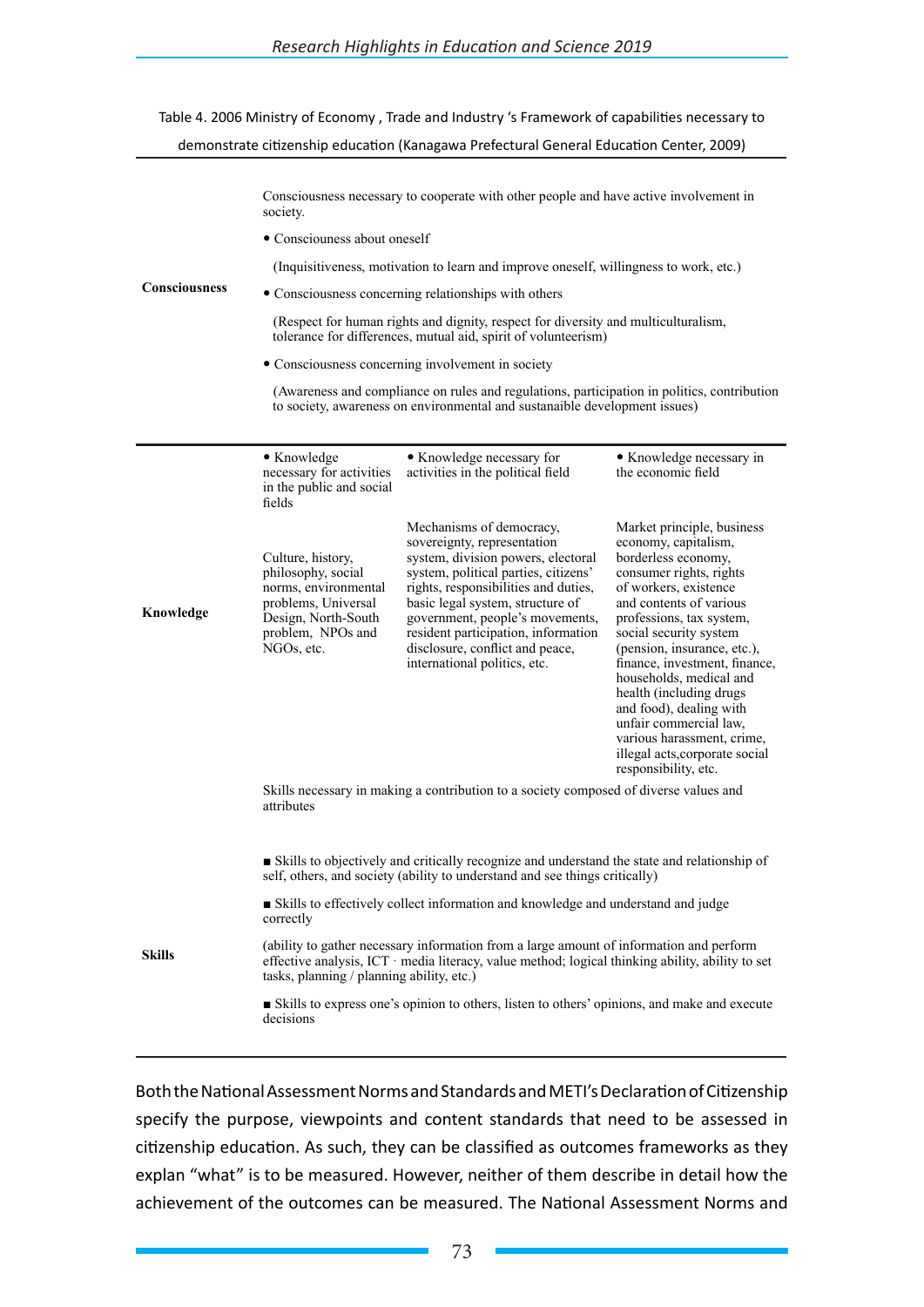Standards, for example, only encouraged schools to use the standards and presented examples of how schools can create their own criteria or indicators for each standard. The schools are given the freedom to come up with their own assessment tasks and tools. The next part will discuss how these evaluation viewpoints and standards are used and considered in selected junior high schools and school districts.

## **Evaluation of Citizenship Learning in Junior High Schools**

The junior high schools included in this list were selected based on the availability of information regarding the school's student learning evaluation and assessment practices in citizenship education. Most of the data about these schools are gathered from published books and researches, guidebooks, schools' websites, and textbooks.

## 1. Hiroshima University - Attached Junior High School

The information on the assessment practices of this school is based on Kenji Tanahashi's research, which serves as the last chapter of the book, Citizenship Education in Japan (2011), a seminal work on the topic edited by Norio Ikeno. As a university-affiliated school, this junior high school serves as a laboratory or "teaching school". In assessing student learning in citizenship education, it uses the National Norms and Assessment Standards as a reference. It adopted the four viewpoints for evaluation in Social Studies and used it to develop their own specific criteria and standards. Table 5 below shows samples of assessment standards used in the subject of Civics for third year junior high school students. Civic here is composed of te following four teaching units: 1) analysis of modern society through an overview of Japanese history; 2) Japanese politics; 3) the Japanese economy; and 4) international society (Tanahashi in Ikeno, 2011).

The table shows which particular viewpoint is assessed by the standards and the methods of measurements to be used for it. As one can see, the standards are stated very broadly and no specific indicators or criteria are included. In the entirety of the Civics syllabus, assesment methods only revolve on four types: test, worksheet, presentation, and announcement. As expected, tests are used when measuring the knowledge and understanding domain while the other three are used for the other domains. Announcement here means "recitation" where the students answers questions and share opinions. Tests and "announcements" dominate the Civics curriculum guide which confirms that Japanese Civics, and Social Studies in general, are evaluated in a very traditional manner. Nevertheless, it is impossible to com-ment on how appropriate or valid these are because the author did not provide detailed characteristicts or contents of these measurement methods.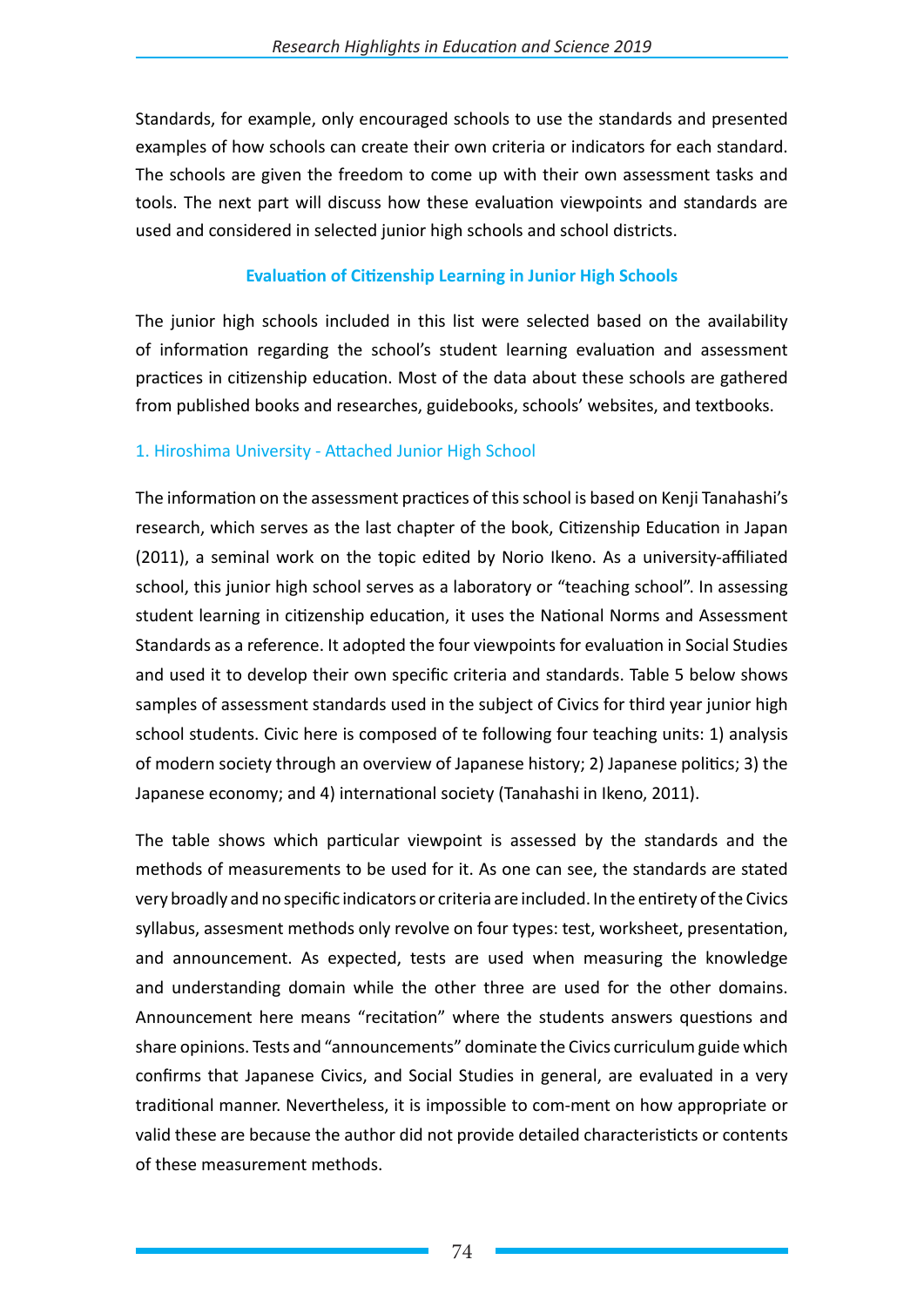| Unit                        | Objective                                                                | Content of<br>Study                                                                                           | Standard for assessing<br>student's performance                                               | Viewpoint/<br>criteria for<br>Assessment                                                      | Method for<br>Assessing<br>Student's<br>Performance |
|-----------------------------|--------------------------------------------------------------------------|---------------------------------------------------------------------------------------------------------------|-----------------------------------------------------------------------------------------------|-----------------------------------------------------------------------------------------------|-----------------------------------------------------|
| Modern<br>Society<br>and Us | Interest in<br>various events<br>in modern<br>society;                   | Examine the<br>structure and<br>traits of modern<br>society                                                   | Understand the<br>structure and traits<br>of modern society<br>sufficiently                   | knowledge and<br>understanding                                                                | Test                                                |
|                             | understands<br>the<br>deelopment<br>process<br>and the<br>transformation | Examine the<br>history of<br>society and its<br>economy in<br>Japan                                           | Understand the<br>transfor-mation<br>of society and the<br>development of<br>economy in Japan | interest, motivation,<br>and attitude/skills and<br>expression/knowledge<br>and understanding | Announcement<br>(Recitation)                        |
|                             | of modern<br>Japan                                                       | Examine the<br>develop-ment<br>of science and<br>technology                                                   | Recognize the<br>development of<br>technology                                                 | skills and expression                                                                         | Worksheet                                           |
|                             |                                                                          | Examine<br>the transfor-<br>mation from an<br>industrialized<br>society to an<br>information-based<br>society | Understand why<br>the transformation<br>occurred                                              | thinking and<br>judgment/knowledge<br>and understanding                                       | Test                                                |

Table 5. Assessment Standards for the First Unit of Civics (Modern Society) in Hiroshima University-

#### Attached Junior High School (Tanahashi in Ikeno, 2011)

### 2. Kanagawa High School District

Kanagawa is a prefecture close to Tokyo and includes Yokohama, another major city in Japan. Its school district includes 143 high schools. In March, 2009, the prefecture's Board of Education released the "Guidebook on the Promotion of Citizenship Education" to guide schools and teachers on how to conduct citizenship education in the different school subjects. The practice of citizenship education in this region is unique in that it utilizes both standards framework by NIER and the three criteria described by METI in the Declaration on Citizenship Education as viewpoints for evaluating student learning. As such, it tries to promote a new form of education without by weaving it with the MEXT's guidelines. The four evaluation viewpoints of interest, thinking, skills, and knowledge in each subject are maintained, but opportunities that promote citizenship education are noted through the adoption of the viewpoints by specified in the Citizenship Education Declaration by METI. The adoption of the METI's viewpoints is based on the Board of Education's belief that the current globalization and knowledgebased society is redefining the concept of citizenship which calls for a new kind of understanding, abilities, and attitude. The Board of Education created outcomes using these two standards to develop sample lesson plans for all grade levels which teachers can use as reference.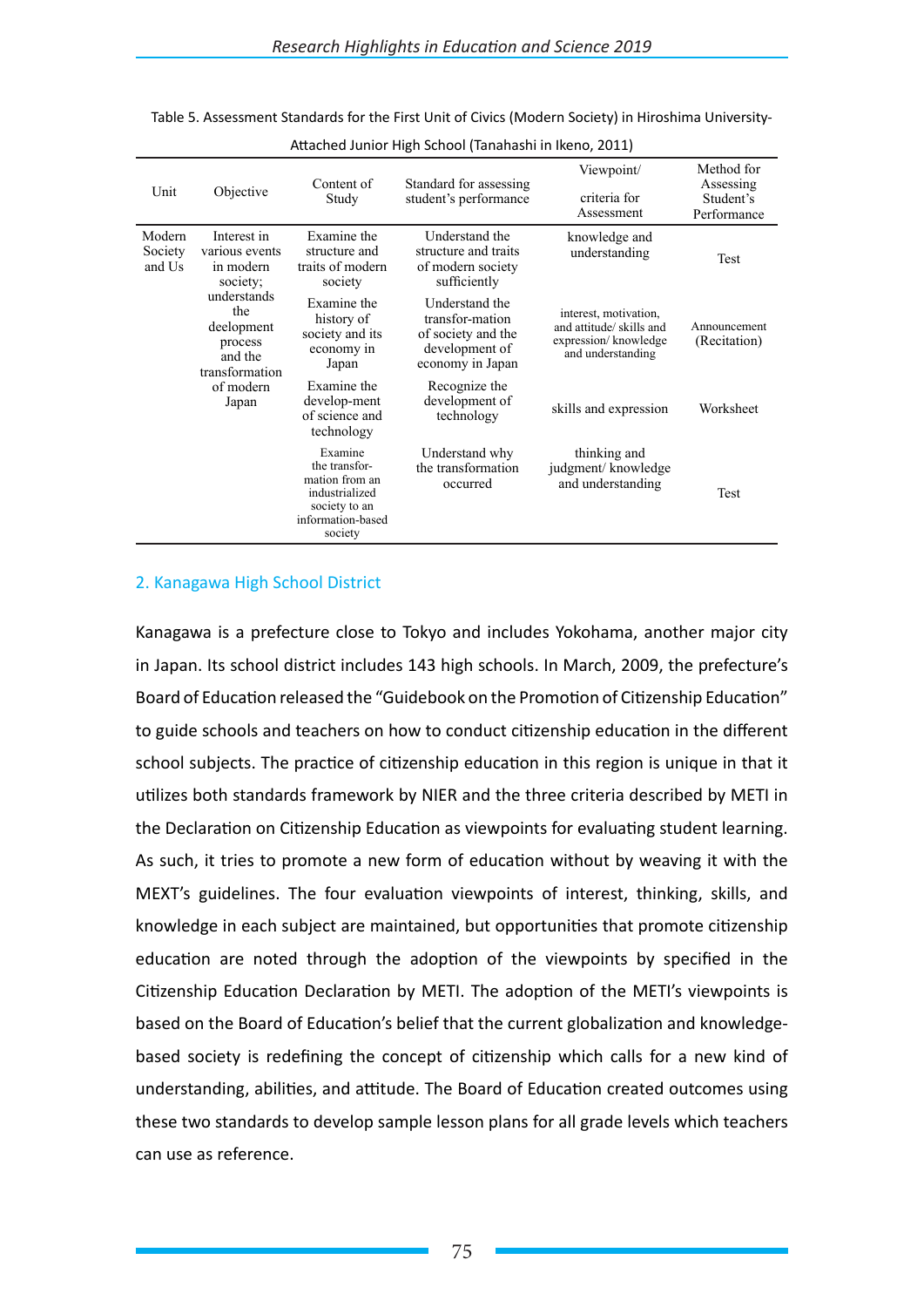| Unit/Lesson<br>Title           | Unit goals                                                    | NIER)                                                                             | Evaluation Criteria (based on                                                                                                                               |                                                                               | Citizenship Education Viewpoints                                                                                                                 | Methods of<br>Measurement     |
|--------------------------------|---------------------------------------------------------------|-----------------------------------------------------------------------------------|-------------------------------------------------------------------------------------------------------------------------------------------------------------|-------------------------------------------------------------------------------|--------------------------------------------------------------------------------------------------------------------------------------------------|-------------------------------|
|                                |                                                               |                                                                                   |                                                                                                                                                             | (based on METI's)                                                             |                                                                                                                                                  |                               |
| Politics/<br>Local<br>Autonomy | 1.<br>Understand<br>the basic                                 | Interest.<br>motivation                                                           | 1. Expresses<br>interests in<br>the politics of<br>prefectures and<br>municipalities                                                                        | Consciousness                                                                 | Participation in<br>society                                                                                                                      | · Worksheets                  |
| "Establishing"<br>Ordinance to | autonomy                                                      | idea of local<br>attitude<br>2. Shows interests<br>in problems of the<br>locality |                                                                                                                                                             | Knowledge                                                                     | Political field<br>(decentralization<br>and participation by                                                                                     | • Presentations               |
| Improve the<br>Area"           |                                                               | Skills in<br>utilizing                                                            | 3. Investigates<br>and thinks about<br>the problems and<br>political issues<br>affecting one's life                                                         | residents)<br>(Collection<br>and analysis of<br><b>Skills</b><br>information) |                                                                                                                                                  | •Debates<br>$\bullet$ Reports |
|                                | $\overline{2}$ .<br>Understand<br>the political<br>mechanisms | documents                                                                         | 4. Collects and<br>organizes data on<br>the prefectural and<br>municipal politics                                                                           |                                                                               | · grasps facts<br>correctly through<br>observation and<br>investigation and                                                                      | •Reflection                   |
|                                | of local<br>public<br>entities<br>and be<br>conscious         | Thinking<br>Judgment<br>Expression                                                | 5. Uses facts to<br>make accurate<br>judgment about the<br>local issues                                                                                     |                                                                               | organize them<br>based on viewpoint<br>gathers necessary                                                                                         |                               |
|                                | of the<br>rights and<br>obligations                           |                                                                                   | 6. Listens to<br>others' opinions<br>before expressing                                                                                                      |                                                                               | information and<br>think persuasive<br>explanation                                                                                               |                               |
|                                | of residents<br>so that<br>they can<br>contribute             |                                                                                   | judgment                                                                                                                                                    |                                                                               | · analyzes data<br>critically                                                                                                                    |                               |
|                                | to the<br>develop-<br>ment<br>of local<br>autonomy            | Knowledge<br>and under-<br>standing                                               | 7. Understands<br>the political<br>mechanisms of<br>prefectures and<br>municipalities, the<br>principle of local<br>autonomy and the<br>rights of residents |                                                                               | (Decision Making)<br>states one's<br>opinion based on<br>the data analyzed<br>· Respects other's<br>opinions and<br>find point of<br>agreeements |                               |

| Table 6: Assessment Standards for the Grade 9 Civics class in Kanagawa High School Disctict (Kanagawa |  |  |  |  |
|-------------------------------------------------------------------------------------------------------|--|--|--|--|
|-------------------------------------------------------------------------------------------------------|--|--|--|--|

Prefectural General Education Center, 2009)

Table 6 shows an outline of a lesson plan made for Third Year junior (Grade 9) high school students. It indicates clear and more specific criteria or indicators to achieve the unit goals. These criteria are adopted from and correspond to the four evaluation viewpoints set by the National Assessment Norms and Standards. Aside from Civicsspecific learning outcomes, the table also contains the specific knowledge, skills, and attitude that demostrate citizenship. To measure these learning outcomes, more varied and less traditional assessment methods are used compared to those of Hiroshima Junior High School. In this particular unit lesson, the students civic consciousness are measured through answering worksheets which ask about which particular ordinances they think should be passed. Students skill in gathering data, thinking, judment, and expression are assessed through such formative exercises as debates and presentations of their proposed ordinances. As a summative assessment, the students are asked to write reports and reflection about their role as citizens. The Kanagawa School District considers this to be a better way to promote, engage, and assess a more active citizenship participation of students.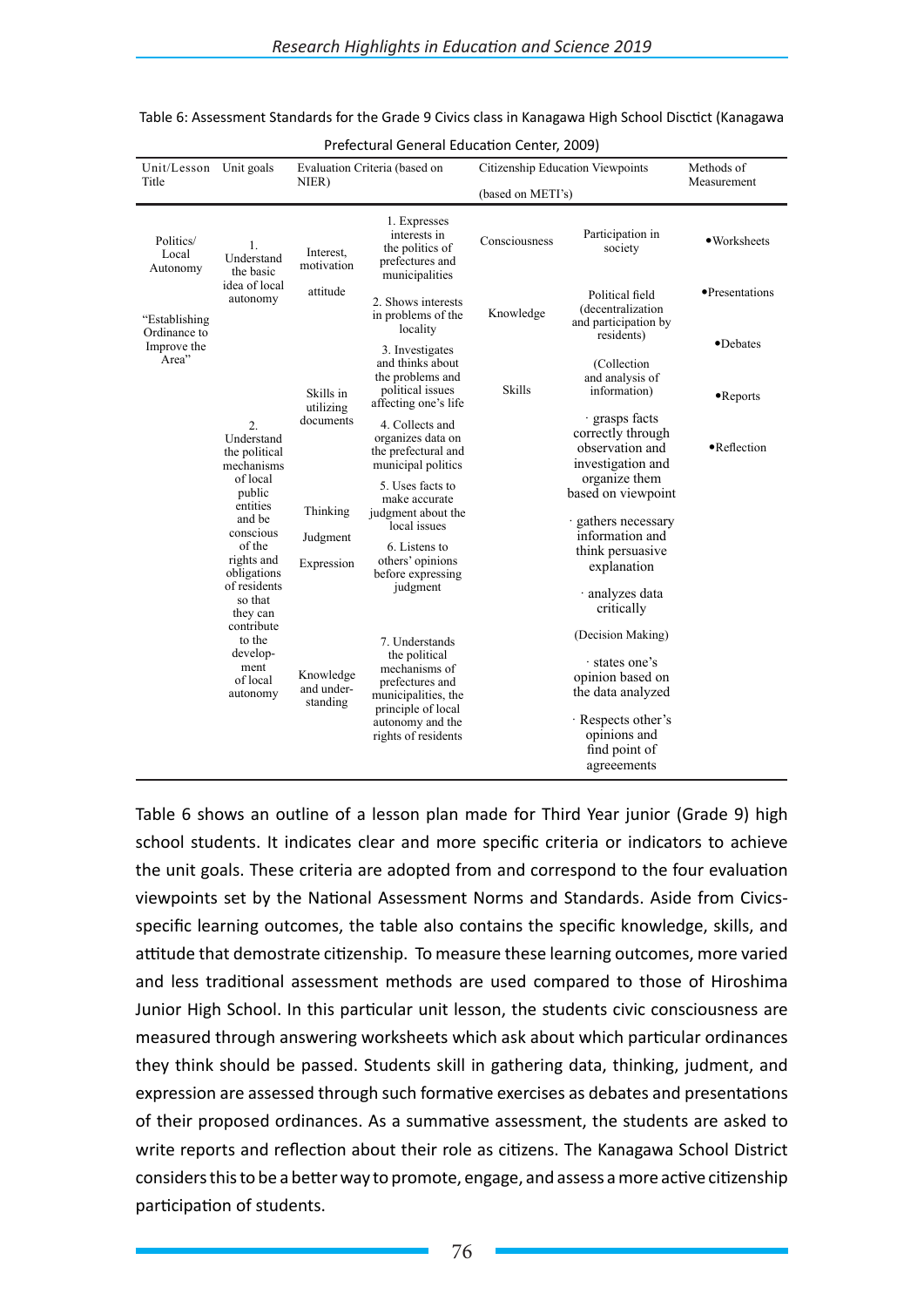## 3. Shinagawa Ward School District

Shinagawa is a special ward or municipality in Tokyo Prefecture. Its Board of Education advocates for an educational theory that makes citizenship a core concept. Thus, in 2004, the Shinagawa Board of Education implemented a new subject called "Shimin-ka" or "Citizenship". This subject was created by integrating the three "non-subjects"—Moral Education, Special Activities, and Period of Integrated Studies—into one. Although MEXT specifies a uniform curriculum for all schools, Shinagawa Ward was given special permission to enact this new subject since it doesn't disrupt the implementation of the compulsory subjects. This, therefore, results into having two school subjects with citizenship development as their main objective: Social Studies and "Citizenship".

As a new integrated subject, "Citizenship" has its own goals, targets, and content different from the citizenship education classes carried out in other schools (See Table 7). This subject is taught to students from Grades 1 to 9. In junior high school, which covers Grade 8 to 9, the goals are: 1) to develop an interest in what is happening in the society, to improve the abilities to think and judge can lead to problem-solving and to develop and form an attitude that contributes to society through volunteer works and work experience programs; and 2) to hold one's future prospect in life and develop an appropriate view for work and one's career for self-realization (Shinagawa Board of Education in Cogan & Grossman, 2012). In Toda's analysis of the new subject (in Ikeno, 2011) he argued that "Shimin-ka" cannot be directly translated to English as "Citizenship", in the western sense of the word, as it lacks the application of principles of social science and social structure integrated into it. Fujiwara (2008) concurs with this observation and claims that *Shimin-ka* is a Japanese-style citizenship education that emphasizes a nationalistic, moral education.

| Shinagawa School District (Toda in Ikeno, 2011) |                          |                                         |                                                                                                                                                                                                                                          |  |  |  |  |
|-------------------------------------------------|--------------------------|-----------------------------------------|------------------------------------------------------------------------------------------------------------------------------------------------------------------------------------------------------------------------------------------|--|--|--|--|
| Domain                                          | Ouality                  | Five Areas of Objectives<br>the Subject |                                                                                                                                                                                                                                          |  |  |  |  |
| Relationship<br>of individual<br>to himself     | Independence             | Self-control                            | Establish harmony between oneself and the environment; carry out<br>duties and responsibilities; learn the skills required to manage their<br>lives with independence and autonomy                                                       |  |  |  |  |
|                                                 | Assertiveness            | Autonomous                              | Participate in based on their own will and intentions; learn the                                                                                                                                                                         |  |  |  |  |
|                                                 | Adaptability             | Activities                              | qualities and skills required to form a democratic nation                                                                                                                                                                                |  |  |  |  |
| Relationship<br>of individual<br>to groups      | Civic Virtues            | Forming<br>Human<br>Relations           | Deepen their self-understanding by respecting the individuality<br>of others; build good relationships with different people; learn the<br>skills required to live with various members of society                                       |  |  |  |  |
| Relationship<br>of individual<br>to society     | Logicality<br>Competence | Future<br>Planning                      | Understand economic and financial sytems in the modern world;<br>develop awareness of the role one should play in society; establish<br>goals for their career and future way of life; learn the skills required<br>to paln their lives. |  |  |  |  |
|                                                 | Creativity               | Cultural<br>Creativity                  | Cultivate their interest and deepen their understanding of the<br>traditional culture; participate in cultural events; gain a view of<br>life based on the ancestors'; and develop universal cultural values                             |  |  |  |  |

Table 7. The Seven Internal Qualities to be Developed and Five Areas in the "Citizenship" Subject of

Shinagawa School District (Toda in Ikeno, 2011)

Assessment of learning is the last stage in the five-stage lesson development of the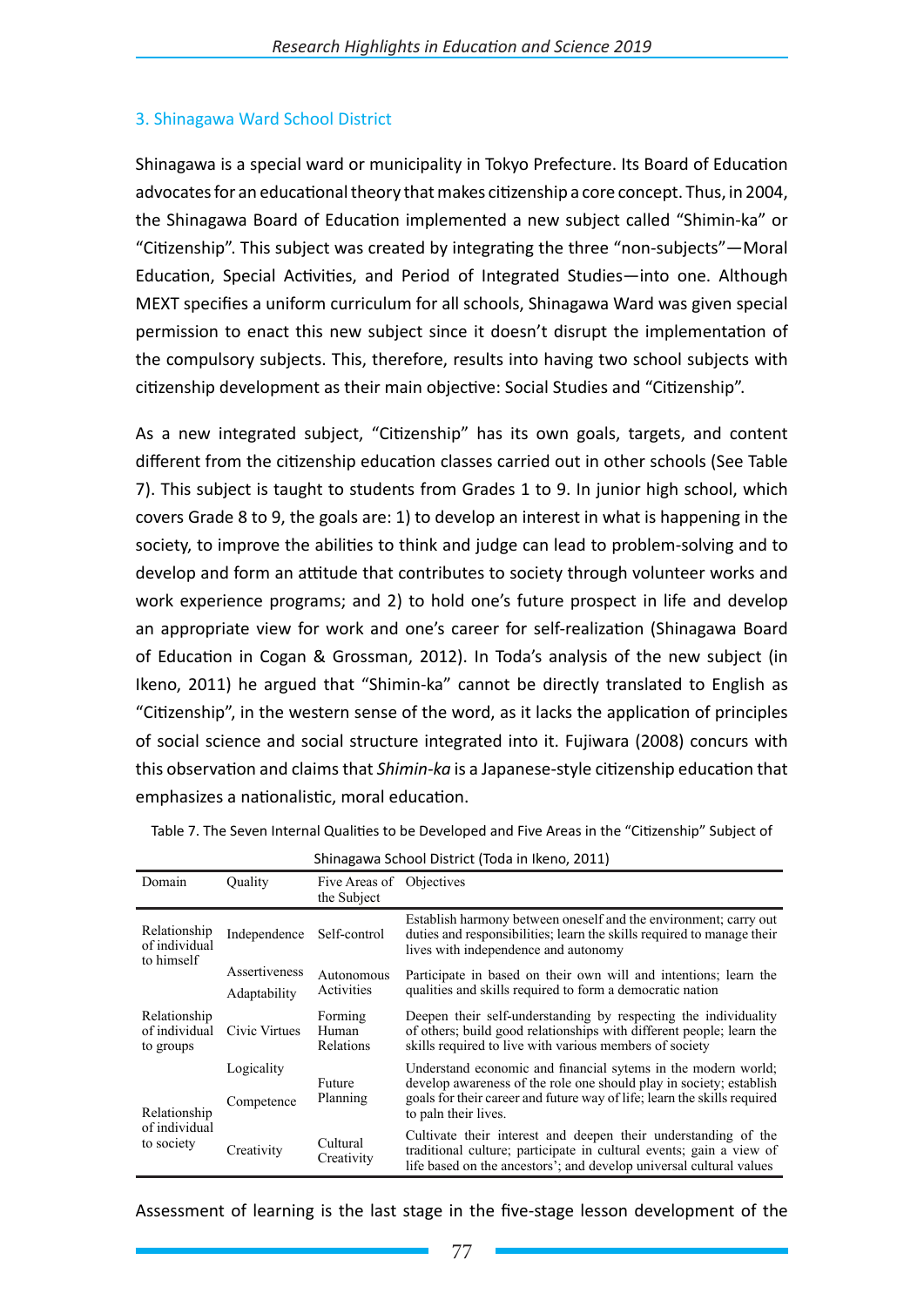citizenship course (Table 8). Unlike NIER's four evaluation viewpoints and METI's three, Shinagawa's Citizenship course only has two. These include: 1) knowledge and understanding and 2) skills, behavior, and attitude. Each school is given freedom to set the specific criteria for these viewpoints. Furthermore, schools and teachers are given a range of choices when in comes to evaluation methods to use (Table 9). This is another important characteristic that sets it apart from the evaluation practices done in other schools. The Board of Educatio recognizes that citizenship education is not an easy domain to measure and teachers may not be the only appropriate person to assess all citizenship learning. Hence, it attempts to provide a more holistic approach in assessing and evaluating the learning in the subject by including other evaluation approaches such as self-evaluation and peer assessment. This is done in the hope of developing the students' judgment skills and, more improtantly, encouraging them to become more active and responsible for their own learning. Parents have also been involved in the assessment to provide teachers more useful information about the students' learning. Moreover, this will push parents to become more involved with their child's education and help them monitor their child's efforts and progress over time. On the downside, this system might put more workload to teachers as they have to constantly communicate and brief students, parents, and other stakeholders with the assessment process, criteria and results.

Table 8. Shinagawa Ward's Citizenship Subject Lesson Development and Sample Lesson in Grades 8 &

|                                                                                | <b>Lesson Development</b>                                                                                    | Sample Lesson (Unit 4: Social Rules and Etiquettes)                                                                                                                                                |  |  |  |  |
|--------------------------------------------------------------------------------|--------------------------------------------------------------------------------------------------------------|----------------------------------------------------------------------------------------------------------------------------------------------------------------------------------------------------|--|--|--|--|
| <b>Stages</b>                                                                  | Main learning activities                                                                                     | Goal: Be able to properly behave and observe social rules and<br>etiquettes                                                                                                                        |  |  |  |  |
| Step 1: Task<br>identification:<br>discovery and<br>grasping of<br>problems    | Reflect on oneself; notice, think,<br>investigate, and discuss.                                              | There are various rules and regulations in society. Think about why<br>they are important.                                                                                                         |  |  |  |  |
| Step 2<br>Proper knowledge<br>and recognitiof<br>value and moral<br>sentiments | Recognize facts and explore<br>background and factors.<br>Recognize proper judgment<br>standards and values. | Understand one's own freedom and responsibilities, rights and<br>obligations. Understand the importance of controlling one's own<br>hehavior                                                       |  |  |  |  |
| Step 3<br>Skills training<br>and experiential<br>activities                    | Foster actions, behavior,<br>attitudes. Perform experiential<br>activities and learn coping skills           | Examine one's own manners. Examine rules that are relevant to our<br>lives (Example: Shinagawa District Ordinance concerning prevention<br>of throwing of empty cans, cigarette butts, and others) |  |  |  |  |
| Step 4                                                                         | Practice and utilize learning                                                                                |                                                                                                                                                                                                    |  |  |  |  |
| Daily practice and<br>utilization                                              | in schools, homes, and<br>communities.                                                                       | Practice and observe manners and rules in everyday life. Be an aware<br>member of society so as not to trouble the people around around you.                                                       |  |  |  |  |
|                                                                                |                                                                                                              | <b>Evaluation Viewpoints</b>                                                                                                                                                                       |  |  |  |  |
| Step 5<br>Summary/                                                             | Improve one's way of thinking<br>and actions. Use knowledge and                                              | Did you understand the importance of manners<br>Knowledge and<br>understanding<br>and rules in building society?                                                                                   |  |  |  |  |
| Evaluation                                                                     | skills in learning/life situations.                                                                          | Skills, behavior,<br>Do you live according to good manners and<br>social rules?<br>actions                                                                                                         |  |  |  |  |

9(Shinagawa Board of Education Citizenship Course Teaching Guide, 2011)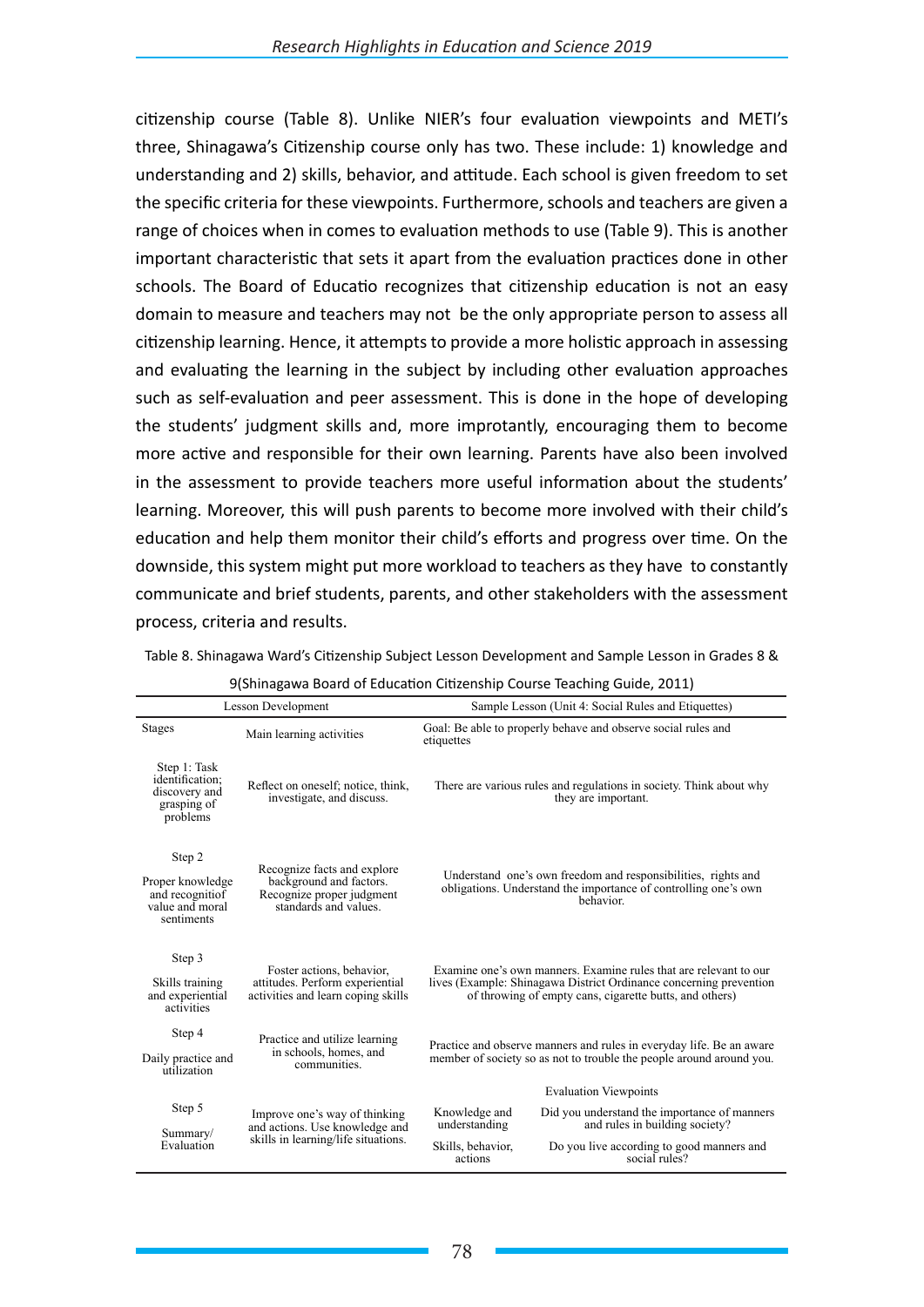| EUUCALION, ZUII)                   |                                                            |  |  |  |  |
|------------------------------------|------------------------------------------------------------|--|--|--|--|
| <b>WHO</b>                         | <b>HOW</b>                                                 |  |  |  |  |
|                                    | • Evaluation through observation of behavior               |  |  |  |  |
|                                    | - Relations/involvement in group settings                  |  |  |  |  |
| 1. Self-evaluation by students     | - In special activities                                    |  |  |  |  |
|                                    | - Transformation of behavior in the medium to long term    |  |  |  |  |
|                                    | • Evaluation by paper and interview                        |  |  |  |  |
| 2. Evaluation by teachers          | - Answering written questions                              |  |  |  |  |
|                                    | - Individual or group interview                            |  |  |  |  |
|                                    | • Evaluation based on classroom output                     |  |  |  |  |
| 3. Evaluation by fellow students   | - Evaluation based on learning outputs                     |  |  |  |  |
|                                    | - Descriptions of worksheets                               |  |  |  |  |
|                                    | - Contents of learning summary                             |  |  |  |  |
|                                    | • Evaluation by reflection and summary of one's activities |  |  |  |  |
| 4. Evaluation by parents/guardians | - Evaluation based on the reflection papers and essay      |  |  |  |  |
|                                    | - Evaluation on daily practice                             |  |  |  |  |
|                                    | - Self assessment against the set target                   |  |  |  |  |

#### Table 9. Evaluation Methods of the Citizenship Course in Shinagawa Ward(Shinagawa Board of Education, 2011)

### **Recording and Reporting of Student Learning**

Recording and reporting are integral part of the evaluation process (Pearce, et. al., 2015; Assessment in Alberta, 2007) . In Japan, all schools have to follow the method of recording and reporting student learning set by MEXT. Urabe (2006) noted that there are three documents used to record the achievement of students. The first one is the confidential report, which is called "*choshasho*" or "*naishinsho*" in Japanese. It is a document that contains a student's records of admission from junior school to senior high school and from senior high school to university. The second one is the student progress report card or "*tsushinbo*" which is used to communicate student performance to the family at the end of each school term. The third one is called the Cumulative Student Guidance Record or "*shidoyoroku*" (Table 10). This is the most important one because it is the official record summarizing a student's achievement in school. It serves as "the ledger used for future guidance and providing evidence for external bodies" (Tanaka, et.al., 2017). In other words, whatever written in the cumulative guidance record is used as a basis for admission to a new school or university in addition to the required entrance examinations. It is kept confidential from the students and parents and contains the real record of student performance. According to Ishida (in Urabe, 2006), the details written on the Cumulative Guidance Record can be different from the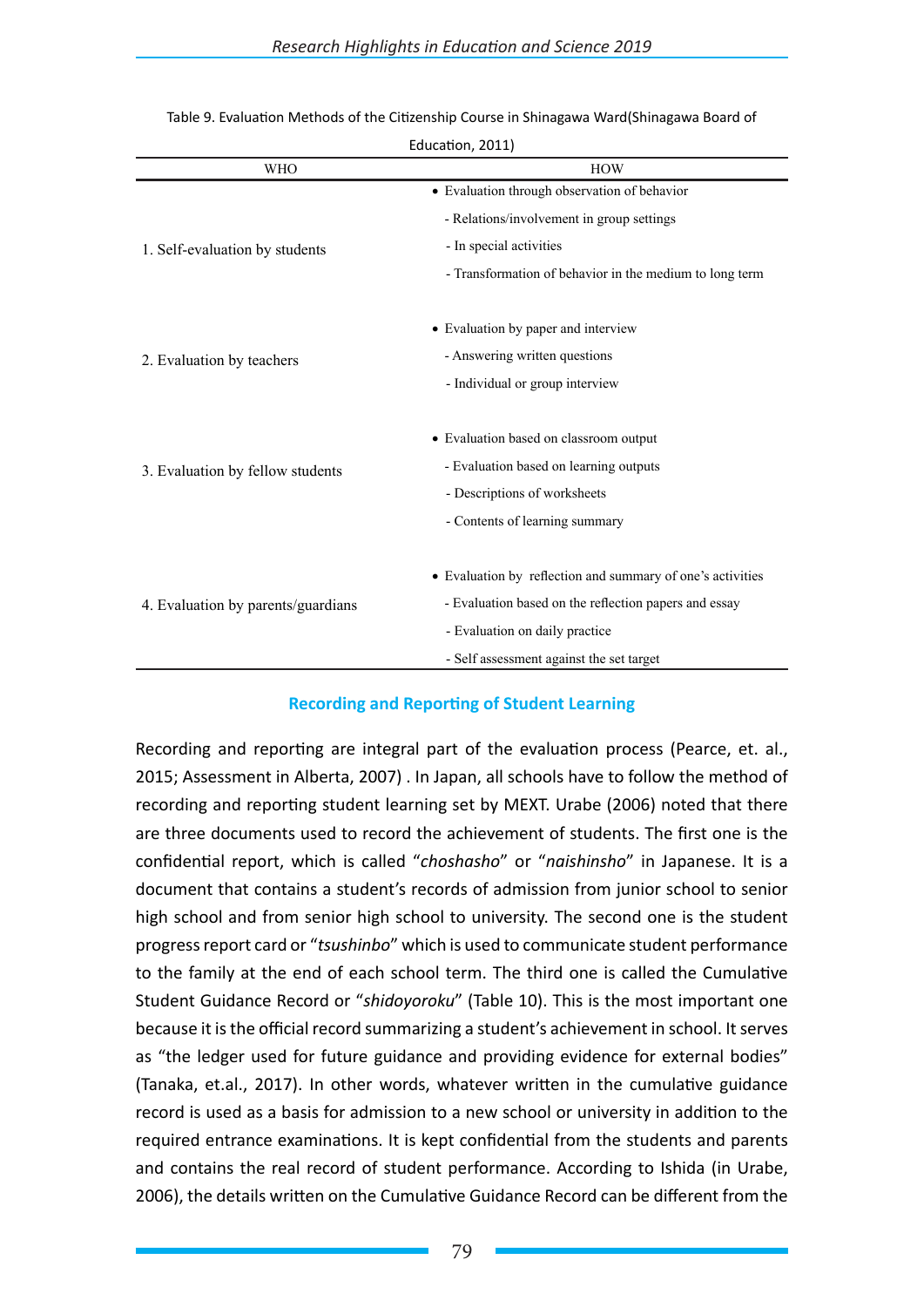facts written on the school report card, particularly on non-academic assessments or behaviors. This is called the 'double document structure' of recording assessments in Japan (Ishida in Urabe, 2006). It is said that teachers disregard reliability and objectivity on the school report card by putting more encouraging results and observations (Urabe, 2006).

The grading system in junior high schools in Japan uses a three-letter rating scale to assess each of the viewpoints in the major subjects. To summarize the rating for each subject, a five-tiered numerical scale is used (Table 11). Among the citizenship education subjects, only Social Studies uses the letter and numerical ratings. In the Special Activities subject, the criteria are indicated and teachers would have to write specific activities or description of each. If the students have satisfactorily achieved the expectations of the subject, a circle is drawn corresponding to the content or viewpoint. For the Integrated Period of Study, written descriptions regarding the student's participation in the activities in the subject are provided as evaluation. While there are no unified and explicit assessment for moral education, behavioral aspects and traits are listed to which circles are drawn next to the item to indicate that it was observed in the student. Lastly, in the "General Findings" teachers describe in writing how students behave at school, their personal characteristics and abilities as well as their voluntary activities and other achievements outside the school. Encouraging commendations and observations also appear in the school report card. In Shinagawa Ward, where a special citizenship subject is taught, the grading for the Social Studies and the behavioral record are retained. The written assessments for Special Activities and Period of Integrated Studies go to the space alloted for assessing Shimin-ka or "Citizenship".

| Name of Student              |                                        | Name of School        |                |  |                            | Year Level         |                                   |                                               |                                       |        |                     | 3       |  |
|------------------------------|----------------------------------------|-----------------------|----------------|--|----------------------------|--------------------|-----------------------------------|-----------------------------------------------|---------------------------------------|--------|---------------------|---------|--|
|                              |                                        |                       |                |  |                            |                    |                                   |                                               |                                       |        |                     |         |  |
|                              | I. Learning Record in each Subject     |                       |                |  | II. Rating                 |                    |                                   |                                               |                                       |        |                     |         |  |
| Subject                      | Viewpoint                              |                       |                |  | 3                          | Year               | Japanese                          |                                               | Social Studies                        |        | Math                | Science |  |
|                              | Year                                   |                       |                |  |                            |                    |                                   |                                               |                                       |        |                     |         |  |
|                              | Interest, motivation, and              |                       |                |  |                            | 1                  |                                   |                                               | 5                                     |        |                     |         |  |
|                              | attitude:                              |                       |                |  |                            |                    |                                   |                                               |                                       |        |                     |         |  |
| Japanese                     | Thinking and judgment                  |                       |                |  |                            | 2                  |                                   |                                               |                                       |        |                     |         |  |
|                              | Skills and expression                  |                       |                |  |                            | 3                  |                                   |                                               |                                       |        |                     |         |  |
|                              | Knowledge and understanding.           |                       |                |  |                            |                    |                                   |                                               |                                       |        | P.E &               |         |  |
|                              | Interest, motivation, and<br>sttittet: |                       | A              |  |                            | Year               | Home<br>Music<br>Art<br>Economics |                                               |                                       | Health | Foreign<br>Language |         |  |
| Social                       | Thinking and judgment                  |                       | A              |  |                            | 1                  |                                   |                                               |                                       |        |                     |         |  |
| Studies                      | Skills and expression                  |                       | A              |  |                            | $\overline{2}$     |                                   |                                               |                                       |        |                     |         |  |
|                              | Knowledge and understanding.           |                       | $\overline{B}$ |  |                            | ŝ                  |                                   |                                               |                                       |        |                     |         |  |
| Interest, motivation, and    |                                        |                       |                |  |                            | Special Activities |                                   |                                               |                                       |        |                     |         |  |
|                              | attitude:                              |                       |                |  |                            |                    |                                   |                                               |                                       |        |                     |         |  |
| Math                         | Thinking and judgment                  |                       |                |  |                            | Content            |                                   | Viewpoint                                     | Year                                  |        | 2                   | 3       |  |
|                              |                                        | Skills and expression |                |  |                            | Classroom          |                                   | Establishing                                  |                                       | O      |                     |         |  |
|                              | Knowledge and understanding.           |                       |                |  |                            | Activities         |                                   | desirable                                     |                                       |        |                     |         |  |
|                              | Interest, motivation, and              |                       |                |  |                            | Student            |                                   | relationships                                 |                                       |        |                     |         |  |
|                              |                                        | attitude:             |                |  |                            | Coun-cil           |                                   | Establish discipline                          |                                       | O      |                     |         |  |
|                              | Thinking and judgment                  |                       |                |  |                            | Activities         |                                   |                                               | of school life<br>Awareness of one's  |        |                     |         |  |
| Science                      | Skills and expression                  |                       |                |  |                            | School             |                                   |                                               |                                       |        | O                   |         |  |
|                              | Knowledge and understanding.           |                       |                |  |                            | <b>Activities</b>  |                                   |                                               | role and contribution<br>to the group |        |                     |         |  |
|                              | Interest, motivation, and              |                       |                |  |                            |                    |                                   |                                               |                                       |        |                     |         |  |
|                              | attitude:                              |                       |                |  |                            |                    | Period of Integrated Studies      |                                               |                                       |        |                     |         |  |
| Music                        | Thinking and judgment                  |                       |                |  |                            | Year               |                                   |                                               | Viewpoint/Acityity                    |        | Evaluation          |         |  |
|                              | Skills and expression                  |                       |                |  |                            |                    |                                   |                                               | Participate in town                   |        | He was active as a  |         |  |
| Knowledge and understanding. |                                        |                       |                |  | planning, investigation of |                    | leader in program.                |                                               |                                       |        |                     |         |  |
|                              | Interest.                              | and<br>motivation.    |                |  |                            | 1                  |                                   |                                               | local workplaces/ability to           |        | In the workplace    |         |  |
| Art                          | attitude                               |                       |                |  |                            |                    |                                   |                                               | collect information and               |        | tour, he made       |         |  |
|                              | Thinking and judgment                  |                       |                |  |                            |                    |                                   | use information, ability to<br>interviews and |                                       |        |                     |         |  |

|  |  | Table 10. An Example of Student Cumulative Guidance Record in Junior High School Student |
|--|--|------------------------------------------------------------------------------------------|
|--|--|------------------------------------------------------------------------------------------|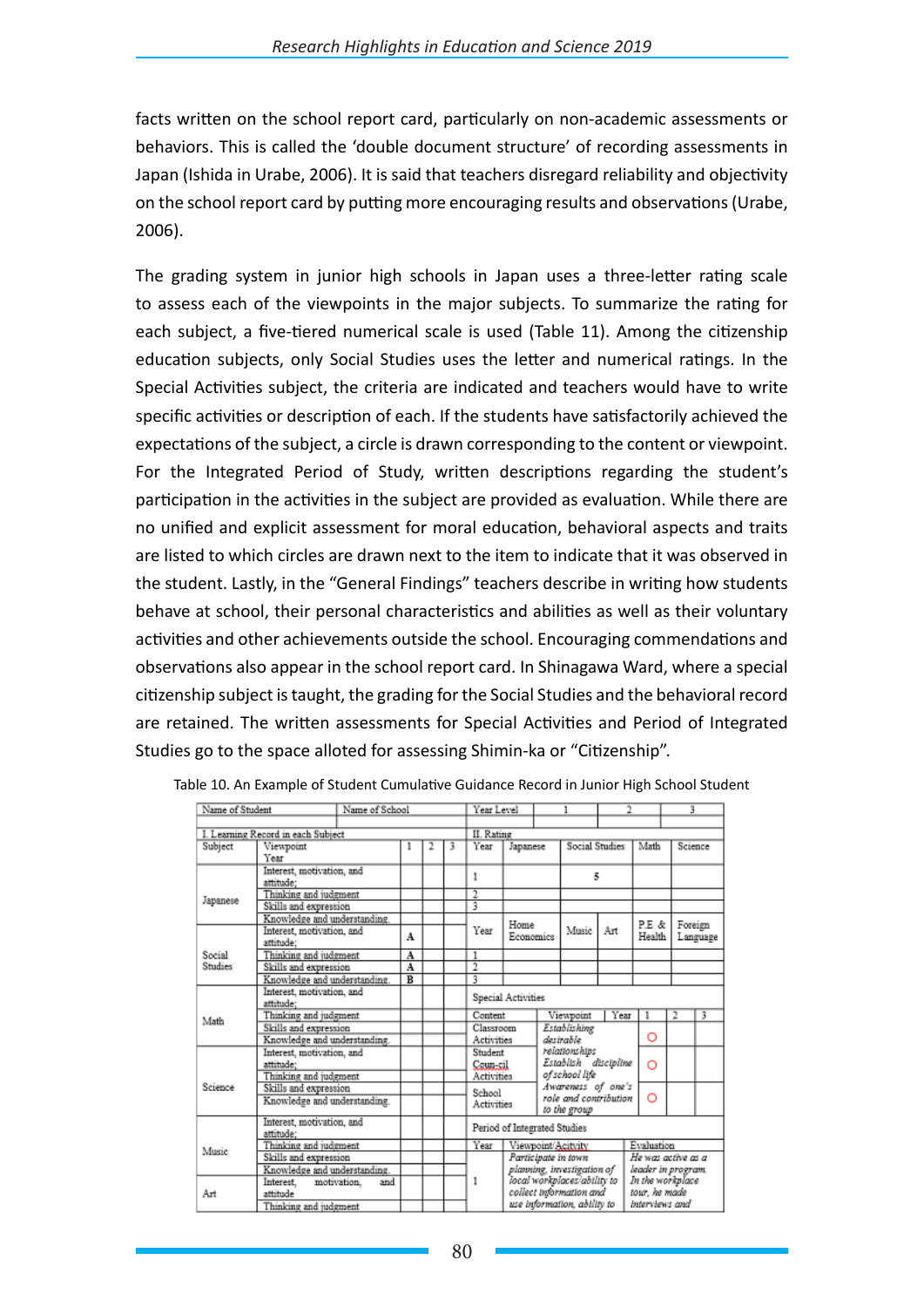|                                     | Skills and expression        |  |  | set issues and pursue | summarized the       |
|-------------------------------------|------------------------------|--|--|-----------------------|----------------------|
|                                     | Knowledge and understanding. |  |  | issues                | important learnings. |
| Health and<br>P.E.                  | Interest, motivation, and    |  |  |                       |                      |
|                                     | attitude                     |  |  |                       |                      |
|                                     | Thinking and judgment        |  |  |                       |                      |
|                                     | Skills and expression        |  |  |                       |                      |
|                                     | Knowledge and understanding. |  |  |                       |                      |
| Technology<br>And Home<br>Economics | Interest, motivation, and    |  |  |                       |                      |
|                                     | attitude:                    |  |  |                       |                      |
|                                     | Thinking and judgment        |  |  |                       |                      |
|                                     | Skills and expression        |  |  |                       |                      |
|                                     | Knowledge and understanding. |  |  |                       |                      |
| Foreign<br>Language                 | Interest, motivation, and    |  |  |                       |                      |
|                                     | attitude:                    |  |  |                       |                      |
|                                     | Thinking and judgment        |  |  |                       |                      |
|                                     | Skills and expression        |  |  |                       |                      |
|                                     | Knowledge and understanding. |  |  |                       |                      |

Table 11. Grading Scale Uses in Student Evaluation in the Junior High Schools (Ito, 2006)

| Letter scale used to assess the<br>viewpoints   | Combination of the letter scale to determine the numerical<br>(general rating) in the subject |
|-------------------------------------------------|-----------------------------------------------------------------------------------------------|
|                                                 | $AAAA$ , $AABA \rightarrow$ "5" high level of very satisfactory achievement                   |
| $A$ – satisfactory<br>$B -$ almost satisfactory | $AAAC$ , $AABB \rightarrow "4"$ very satisfactory                                             |
|                                                 | ABBB, BBBB, BBBC $\rightarrow$ "3" almost satisfactory                                        |
|                                                 | BBCC, ACCC $\rightarrow$ "2" needs. effort                                                    |
| $C$ – needs effort                              | BCCC, CCCC $\rightarrow$ "1" needs special effort                                             |

### **Conclusion**

The Japanese educational system provides students numerous opportunities to cultivate citizenship. A clear evidence of this is the variety of subjects in the curriculum that consider the development of citizenship qualities as their main goal. This variety, however, has a downside since it makes the assessment and evaluation of learning in citizenship education more difficult. This problem is further complicated by the different conceptions and theories of citizenship that are being promoted in Japanese schools. While others promote a morally inclined citizenship that emphasizes social participation for common interest, others underline the active exercise of individual rights. Furthermore, due to globalization, the traditional, inward, nation-centered notion of citizenship is being challenged by the idea of a more outward, global, and multicultural citizenship. This variety in conceptions of citizenship, therefore, results to a lack of unified or coherent set of objectives, standards, and learning outcomes that would guide the practice of assessment and evaluation of citizenship learning.

Most schools follow the National Assessment Norms and Standards. Critics, however, think that indicators for citizenship education in this outcomes framework are narrowly reflected in the discipline of Social Studies. As a result, the evaluation methods are limited, traditional, and doesn't promote active citizenship. Thus other frameworks for citizenship education were created, specifying indicators and reflecting their concept of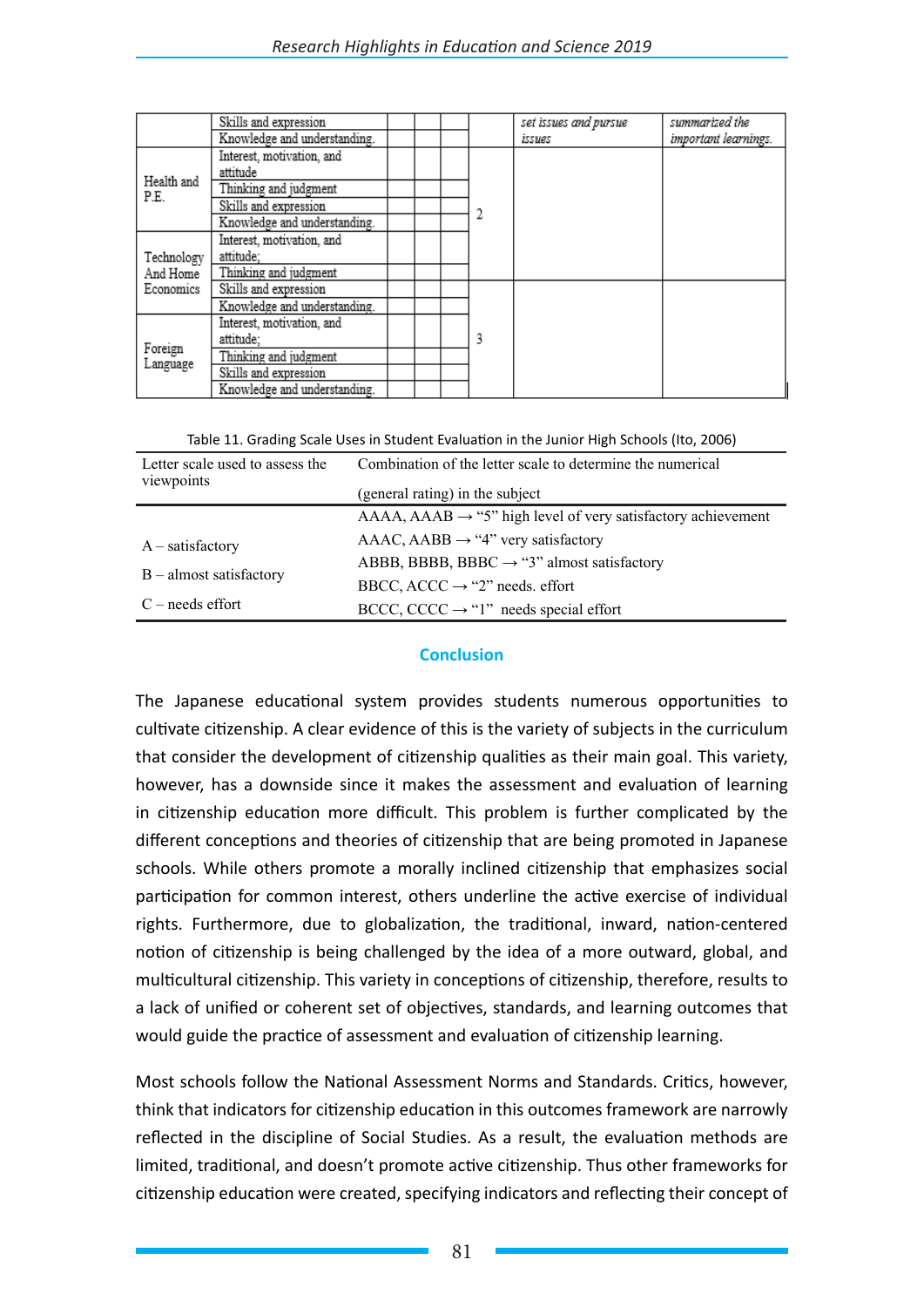citizenship. One school district, Shinagawa Ward, even went beyond this and created a separate citizenship class in order to provide what they think is a more holistic way of teaching and evaluating citizenship. These different practices, therefore, is a clear challenge to the Japanese education system to clarify its conception and theory of citizenship so that its teaching, learning, and evaluation would not go in different directions. Moreover, it starts a discussion on whether the structure of citizenship education should remain cross-curricular, an integrated, or a separate/stand-alone subject. Finally, these considerations would, of course, have a direct impact on what kind of learning outcomes, measurement instruments, assessment tasks and reporting system will be used so that the evaluation of learning in citizenship will be more appropriate, authentic and holistic.

### **References**

- Anzai, S. (2015) Re-examining patriotism in Japanese education: analysis of Japanese elementary school moral readers. *Educational Review*, 67:4, 436-458, DOI: 10.1080/00131911.2014.975783
- Arai, N. (2014) Home economics as citizenship education in Japan: The creative challenge of curriculum and practice. Journal of the Japan Association of Home Economics Education 56(4)
- Arthur, J., Davies, I., & Hahn, C. (Eds.) (2008). *The SAGE handbook of education for citizenship and democracy*. London: Sage Publications Ltd.
- Alberta Assessment Consortium (2007) Assessment in Alberta: Discussion Paper. Retrieved from: http://www.learnalberta.ca/content/ssass/html/index.html
- Bell, V. (1999) *Performativity and belonging*. London: SAGE Publications.
- Bolton, K. (2015) *Moral education in Japan: The coming of a new dawn, Abe's new moral education*. Master's Thesis in Modern Japan, Department of Culture Studies and Oriental Languages. University of Oslo.
- Cogan, J. & Grossman, D. & (Eds.) (2012) Creating socially responsible citizens: cases from the Asia-Pacific region. Charlotte, NC: Information Age Publishing, Inc.
- Enslin, P., & Ramírez-Hurtado, C. (2013). Artistic Education and the Possibilities for Citizenship Education. Citizenship, Social and Economics Education, 12(2), 62–70. https://doi.org/10.2304/csee.2013.12.2.62
- Fujiwara, T. (2008) Nihon ni okeru shitizunshippu kyōiku no kanōsei [The Possibility of Citizenship Education in Japan] *Doshisha Women's University Annual Report of Scholary Studies* Vol.59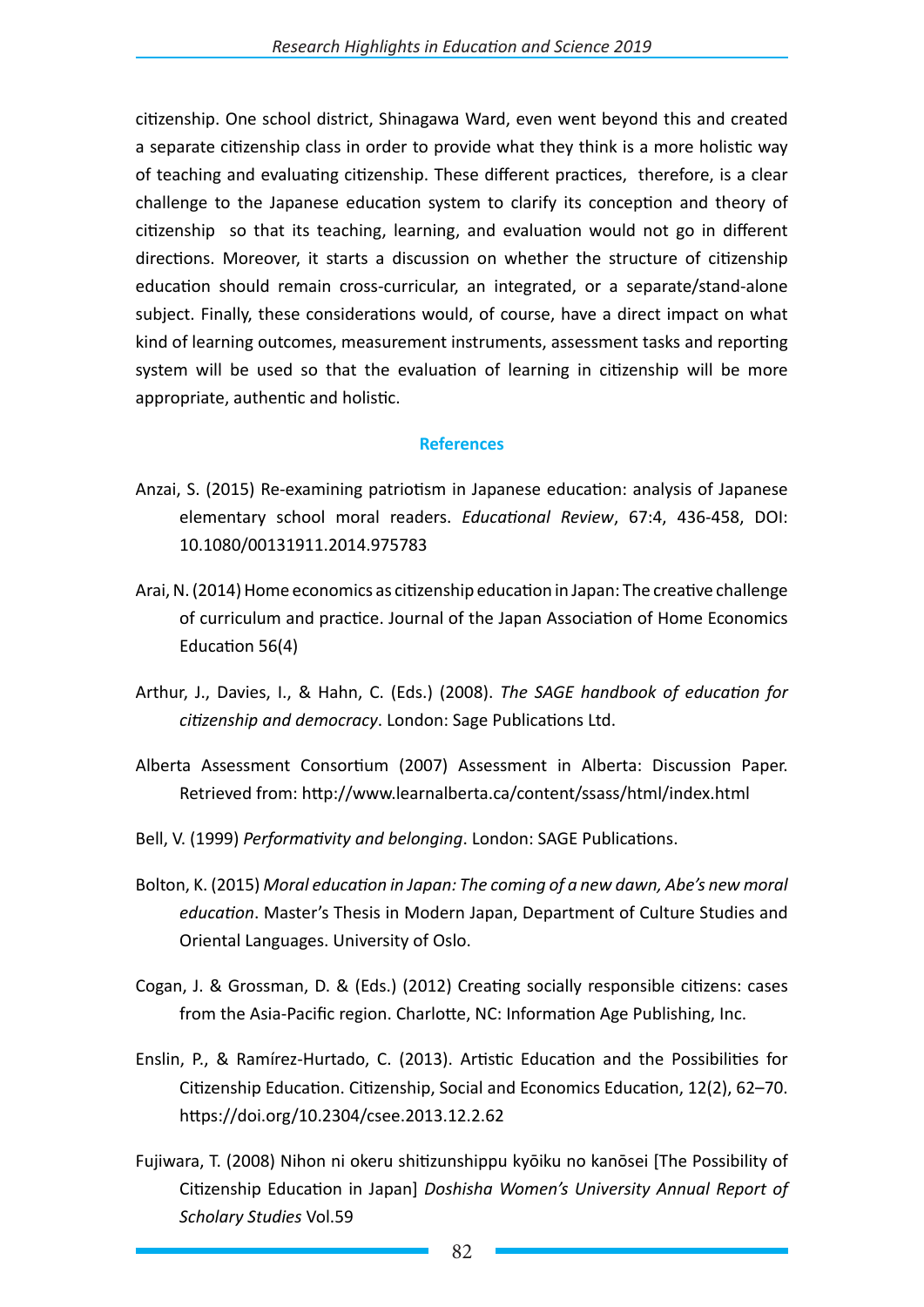- Fundamental Law of Education (2006 Revision). Available at: http://www.mext.go.jp/ en/policy/education/lawandplan/title01/detail01/1373798.htm. Date retrieved: September 1, 2019
- Guo, Y. (2005). *Asia's educational edge: current achievements in Japan, Korea, Taiwan, China and India*. Lanham, MD: Lexington Books
- Government releases guidelines for moral education (2015 February 7). *The Japan Times*. Retrieved from: https://japantoday.com/category/national/govt-releasesguidelines-for-moral-education
- Grossman, D., Lee, W. & Kennedy, K. (Eds.) (2008) *Citizenship curriculum in Asia and the Pacific.* Hong Kong: Comparative Education Research Center
- Hashimoto, M. (2010) The future of citizenship education in Japan. Waseda Political Public Law Research 101:63. Retrieved from: https://ci.nii.ac.jp/naid/120005300940
- Ikeno, N. (Ed.) (2011) *Citizenship education in Japan*. London: Continuum Studies in Educational Research.
- Ito, T. (2006) [Kyouiku no honto ga yoku wakaru hon] *A book for understanding the real education that nobody tells you*. Tokyo: Kabushikigaisha bengei-sha.
- Kanagawa Prefectural General Education Center (2009 March) `Shichizunshippu kyōiku' suishin no tame no gaidobukku [for the promotion of citizenship education].
- Kerr, D. (July, 2002) *Assessment and evaluation in citizenship education*. Paper presented at British Council Seminar in Beijing, China. Available at: http://www.leeds.ac.uk/ educol/documents/00003464.htm. Date retrieved: September 1, 2019
- Ministry of Education, Culture, Sports, Science and Technology (MEXT) (2010). [Chuugakkou seito shidoryoku sankou youshiki] Cumulative Guidance Record for High School Students Refrence Style
- Ministry of Education, Culture, Sports, Science and Technology (MEXT) (2015). Curriculum Guidelines ("Courses of Study") and ESD. Available at: http://www. mext.go.jp/en/unesco/title04/detail04/sdetail04/1375712.htm. Date retrieved: August 29, 2018
- McCullough, D. (2008) Moral and social education in Japanese schools: conflicting conceptions of citizenship. *Citizenship teaching and learning* Vol 4, No. 1
- National Institute for Education Research (2010) Hyōka jun no sakusei no tame no sankō shizai (chūgakkō) [Reference Guide for Creating Assessment Criteria (Junior High